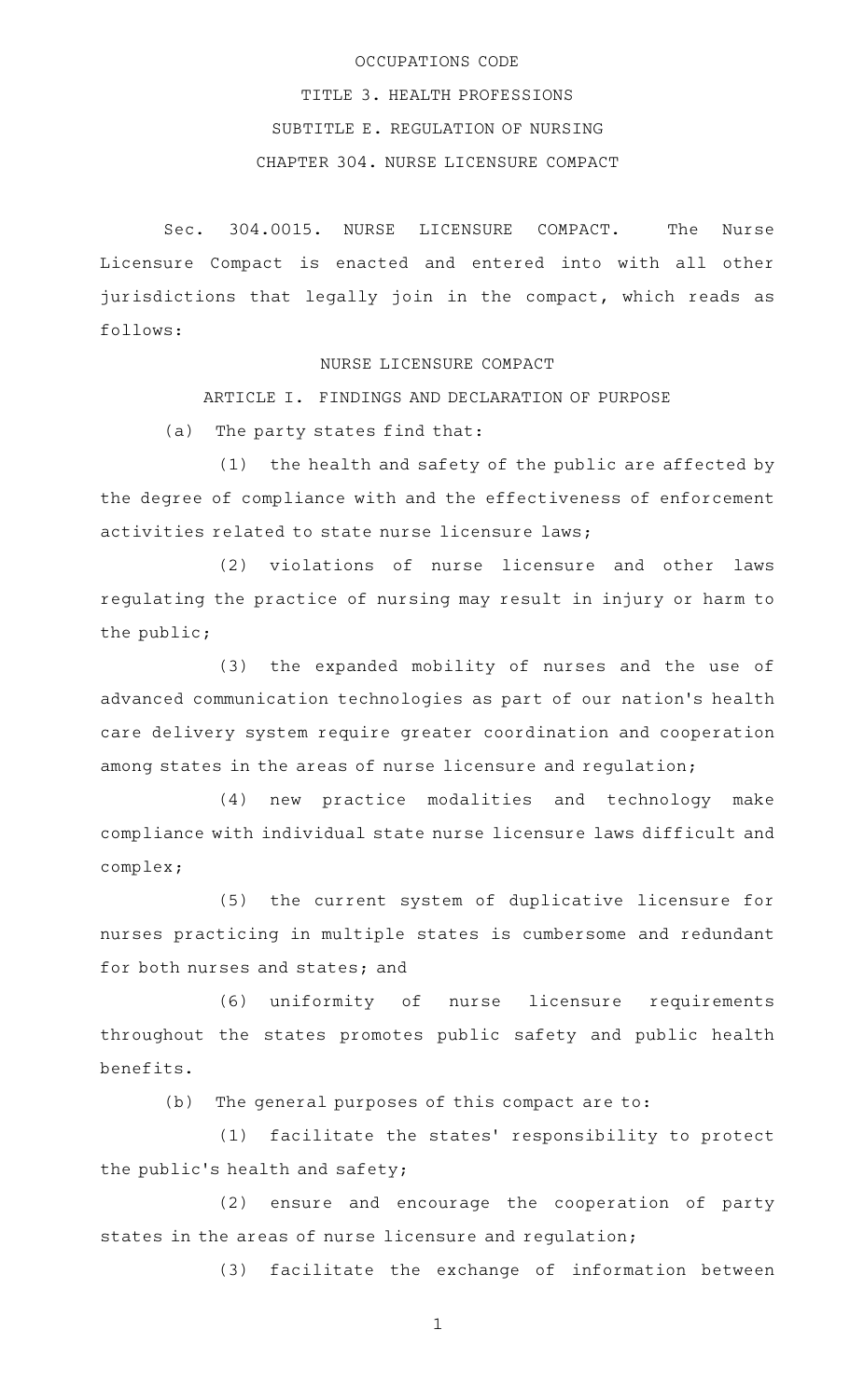party states in the areas of nurse regulation, investigation, and adverse actions;

(4) promote compliance with the laws governing the practice of nursing in each jurisdiction;

(5) invest all party states with the authority to hold a nurse accountable for meeting all state practice laws in the state in which the patient is located at the time care is rendered through the mutual recognition of party state licenses;

(6) decrease redundancies in the consideration and issuance of nurse licenses; and

(7) provide opportunities for interstate practice by nurses who meet uniform licensure requirements.

# ARTICLE II. DEFINITIONS

As used in this compact:

(a) "Adverse action" means any administrative, civil, equitable, or criminal action permitted by a state's laws that is imposed by a licensing board or other authority against a nurse, including actions against an individual 's license or multistate licensure privilege such as revocation, suspension, probation, monitoring of the licensee, limitation on the licensee 's practice, or any other encumbrance on licensure affecting a nurse 's authorization to practice, including issuance of a cease and desist action.

(b) "Alternative program" means a nondisciplinary monitoring program approved by a licensing board.

(c) "Coordinated licensure information system" means an integrated process for collecting, storing, and sharing information on nurse licensure and enforcement activities related to nurse licensure laws that is administered by a nonprofit organization composed of and controlled by licensing boards.

(d) "Current significant investigative information" means:

 $(1)$  investigative information that a licensing board, after a preliminary inquiry that includes notification and an opportunity for the nurse to respond, if required by state law, has reason to believe is not groundless and, if proven true, would indicate more than a minor infraction; or

(2) investigative information that indicates that the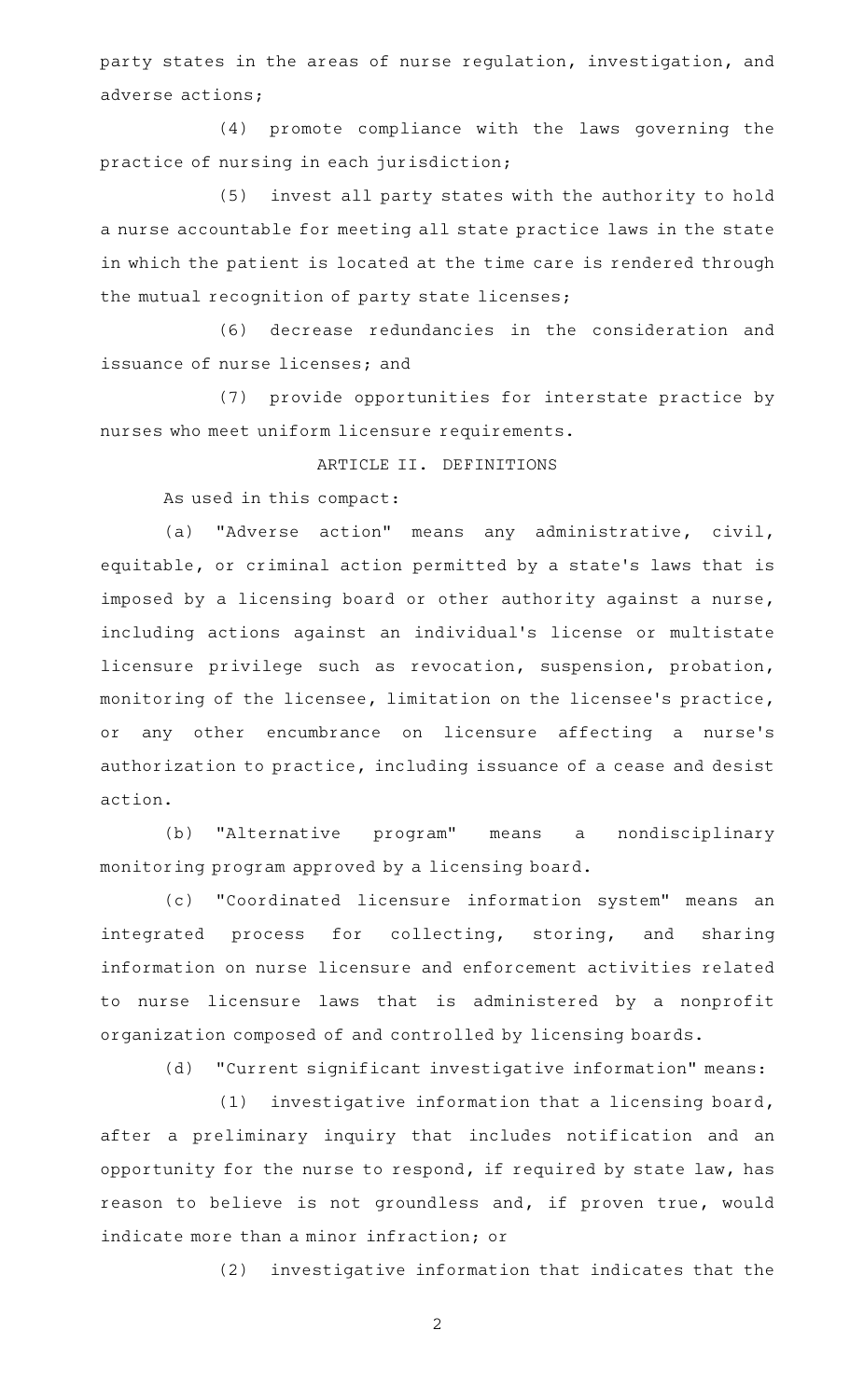nurse represents an immediate threat to public health and safety regardless of whether the nurse has been notified and had an opportunity to respond.

(e) "Encumbrance" means a revocation or suspension of, or any limitation on, the full and unrestricted practice of nursing imposed by a licensing board.

(f) "Home state" means the party state which is the nurse's primary state of residence.

(g) "Licensing board" means a party state's regulatory body responsible for issuing nurse licenses.

(h) "Multistate license" means a license to practice as a registered or a licensed practical/vocational nurse (LPN/VN) issued by a home state licensing board that authorizes the licensed nurse to practice in all party states under a multistate licensure privilege.

(i) "Multistate licensure privilege" means a legal authorization associated with a multistate license permitting the practice of nursing as either a registered nurse (RN) or LPN/VN in a remote state.

 $(j)$  "Nurse" means RN or LPN/VN, as those terms are defined by each party state 's practice laws.

(k) "Party state" means any state that has adopted this compact.

(1) "Remote state" means a party state, other than the home state.

(m) "Single-state license" means a nurse license issued by a party state that authorizes practice only within the issuing state and does not include a multistate licensure privilege to practice in any other party state.

 $(n)$  "State" means a state, territory, or possession of the United States and the District of Columbia.

(o) "State practice laws" means a party state's laws, rules, and regulations that govern the practice of nursing, define the scope of nursing practice, and create the methods and grounds for imposing discipline. "State practice laws" do not include requirements necessary to obtain and retain a license, except for qualifications or requirements of the home state.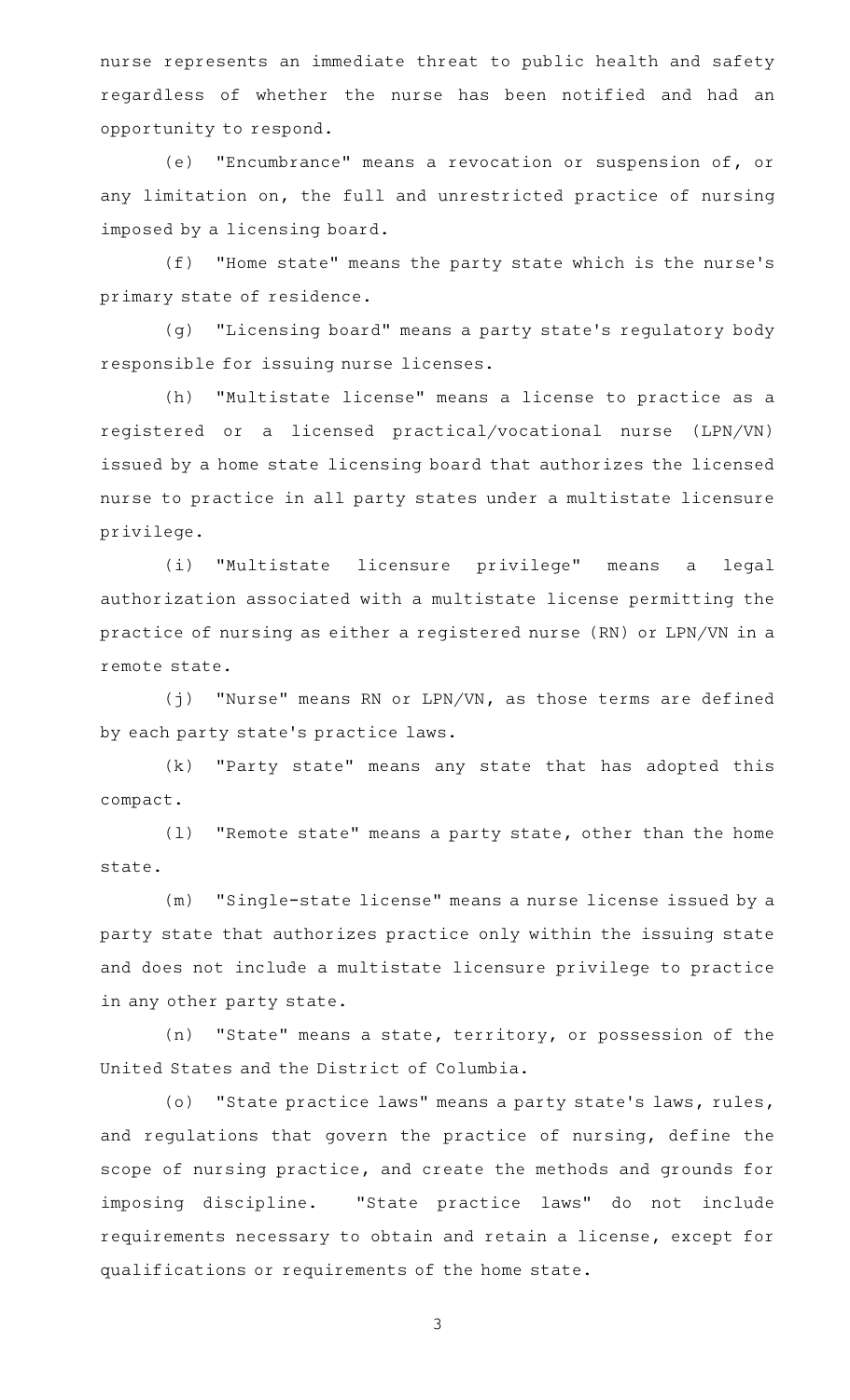### ARTICLE III. GENERAL PROVISIONS AND JURISDICTION

(a) A multistate license to practice registered or licensed practical/vocational nursing issued by a home state to a resident in that state will be recognized by each party state as authorizing a nurse to practice as a registered nurse (RN) or as a licensed practical/vocational nurse (LPN/VN), under a multistate licensure privilege, in each party state.

(b) A state must implement procedures for considering the criminal history records of applicants for initial multistate license or licensure by endorsement. Such procedures shall include the submission of fingerprints or other biometric-based information by applicants for the purpose of obtaining an applicant 's criminal history record information from the Federal Bureau of Investigation and the agency responsible for retaining that state 's criminal records.

(c) Each party state shall require the following for an applicant to obtain or retain a multistate license in the home state:

(1) meets the home state's qualifications for licensure or renewal of licensure, as well as all other applicable state laws;

 $(2)(i)$  has graduated or is eligible to graduate from a licensing board-approved RN or LPN/VN prelicensure education program; or

(ii) has graduated from a foreign RN or LPN/VN prelicensure education program that (a) has been approved by the authorized accrediting body in the applicable country and (b) has been verified by an independent credentials review agency to be comparable to a licensing board-approved prelicensure education program;

(3) has, if a graduate of a foreign prelicensure education program not taught in English or if English is not the individual's native language, successfully passed an English proficiency examination that includes the components of reading, speaking, writing, and listening;

(4) has successfully passed an NCLEX-RN or NCLEX-PN Examination or a recognized predecessor, as applicable;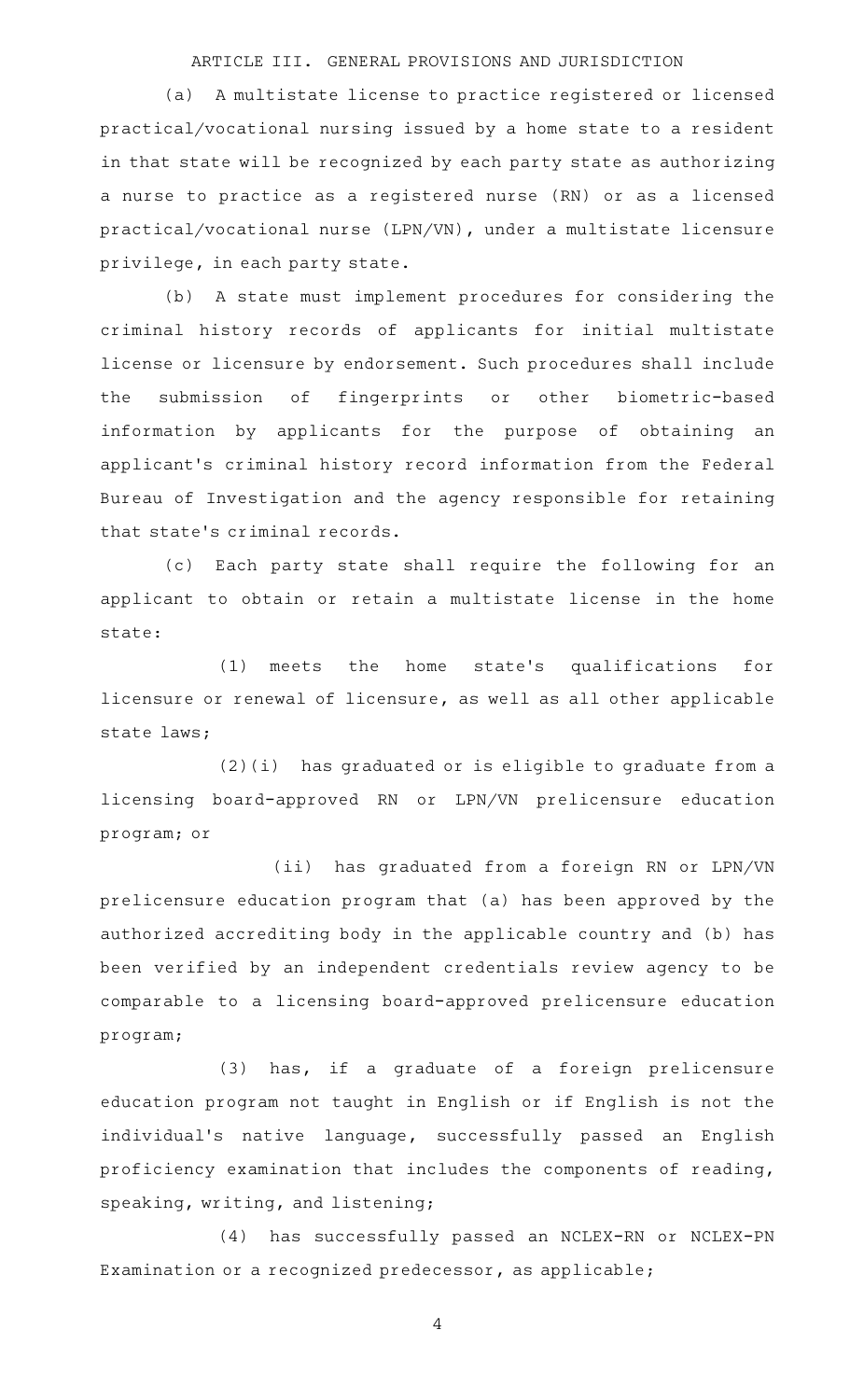(5) is eligible for or holds an active, unencumbered license;

(6) has submitted, in connection with an application for initial licensure or licensure by endorsement, fingerprints or other biometric data for the purpose of obtaining criminal history record information from the Federal Bureau of Investigation and the agency responsible for retaining that state 's criminal records;

(7) has not been convicted or found guilty, or has entered into an agreed disposition, of a felony offense under applicable state or federal criminal law;

 $(8)$  has not been convicted or found guilty, or has entered into an agreed disposition, of a misdemeanor offense related to the practice of nursing as determined on a case-by-case basis;

(9) is not currently enrolled in an alternative program;

(10) is subject to self-disclosure requirements regarding current participation in an alternative program; and

(11) has a valid United States social security number.

(d) All party states shall be authorized, in accordance with existing state due process law, to take adverse action against a nurse's multistate licensure privilege such as revocation, suspension, probation, or any other action that affects a nurse 's authorization to practice under a multistate licensure privilege, including cease and desist actions. If a party state takes such action, it shall promptly notify the administrator of the coordinated licensure information system. The administrator of the coordinated licensure information system shall promptly notify the home state of any such actions by remote states.

(e) A nurse practicing in a party state must comply with the state practice laws of the state in which the client is located at the time service is provided. The practice of nursing is not limited to patient care, but shall include all nursing practice as defined by the state practice laws of the party state in which the client is located. The practice of nursing in a party state under a multistate licensure privilege will subject a nurse to the jurisdiction of the licensing board, the courts, and the laws of the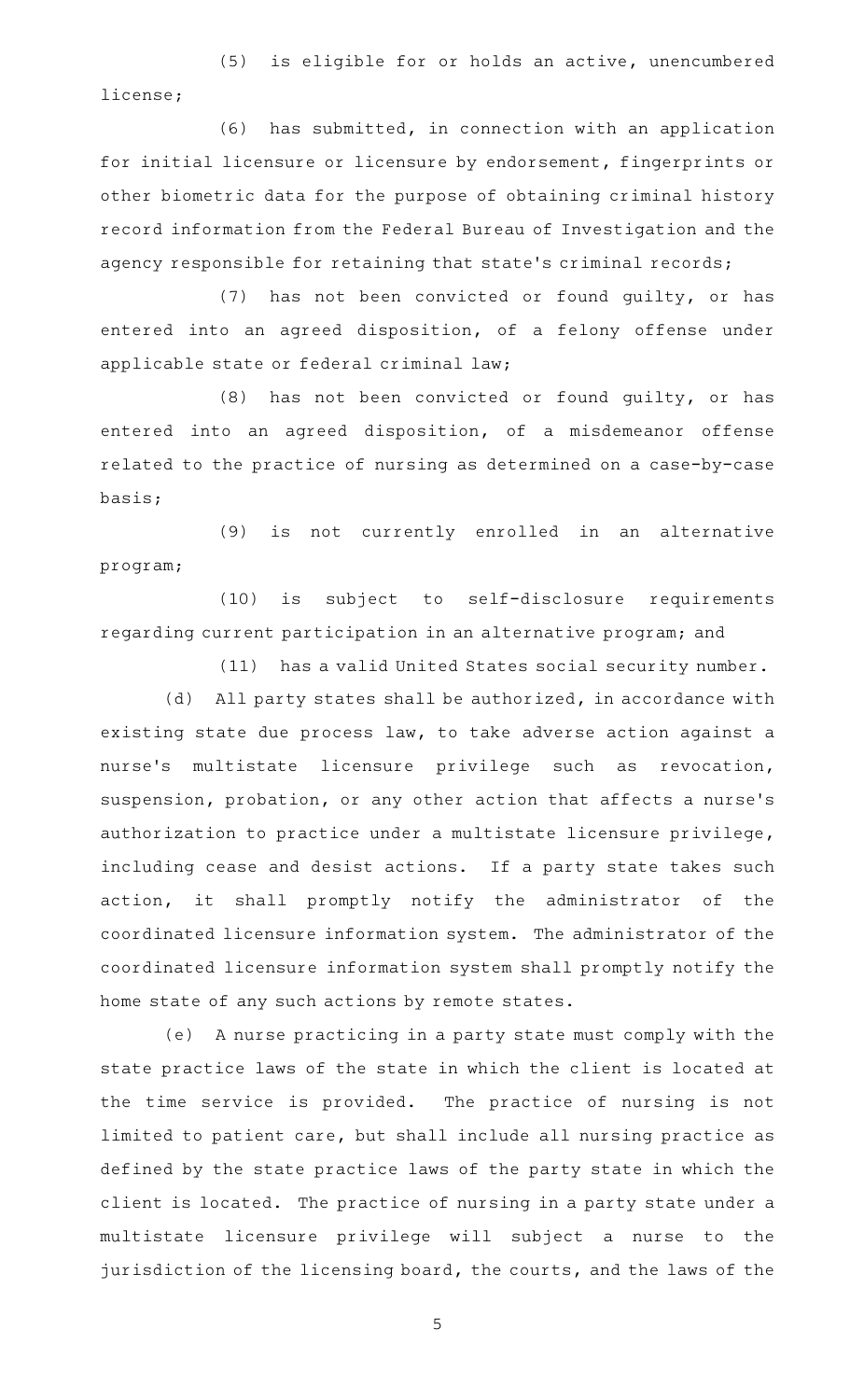party state in which the client is located at the time service is provided.

(f) Individuals not residing in a party state shall continue to be able to apply for a party state 's single-state license as provided under the laws of each party state. However, the single-state license granted to these individuals will not be recognized as granting the privilege to practice nursing in any other party state. Nothing in this compact shall affect the requirements established by a party state for the issuance of a single-state license.

(g) Any nurse holding a home state multistate license, on the effective date of this compact, may retain and renew the multistate license issued by the nurse 's then-current home state, provided that:

 $(1)$  a nurse, who changes primary state of residence after this compact 's effective date, must meet all applicable Article III(c) requirements to obtain a multistate license from the new home state; or

 $(2)$  a nurse who fails to satisfy the multistate licensure requirements in Article III(c) due to a disqualifying event occurring after this compact 's effective date shall be ineligible to retain or renew a multistate license, and the nurse 's multistate license shall be revoked or deactivated in accordance with applicable rules adopted by the Interstate Commission of Nurse Licensure Compact Administrators ("commission").

ARTICLE IV. APPLICATIONS FOR LICENSURE IN A PARTY STATE

(a) Upon application for a multistate license, the licensing board in the issuing party state shall ascertain, through the coordinated licensure information system, whether the applicant has ever held, or is the holder of, a license issued by any other state, whether there are any encumbrances on any license or multistate licensure privilege held by the applicant, whether any adverse action has been taken against any license or multistate licensure privilege held by the applicant, and whether the applicant is currently participating in an alternative program.

(b) A nurse may hold a multistate license, issued by the home state, in only one party state at a time.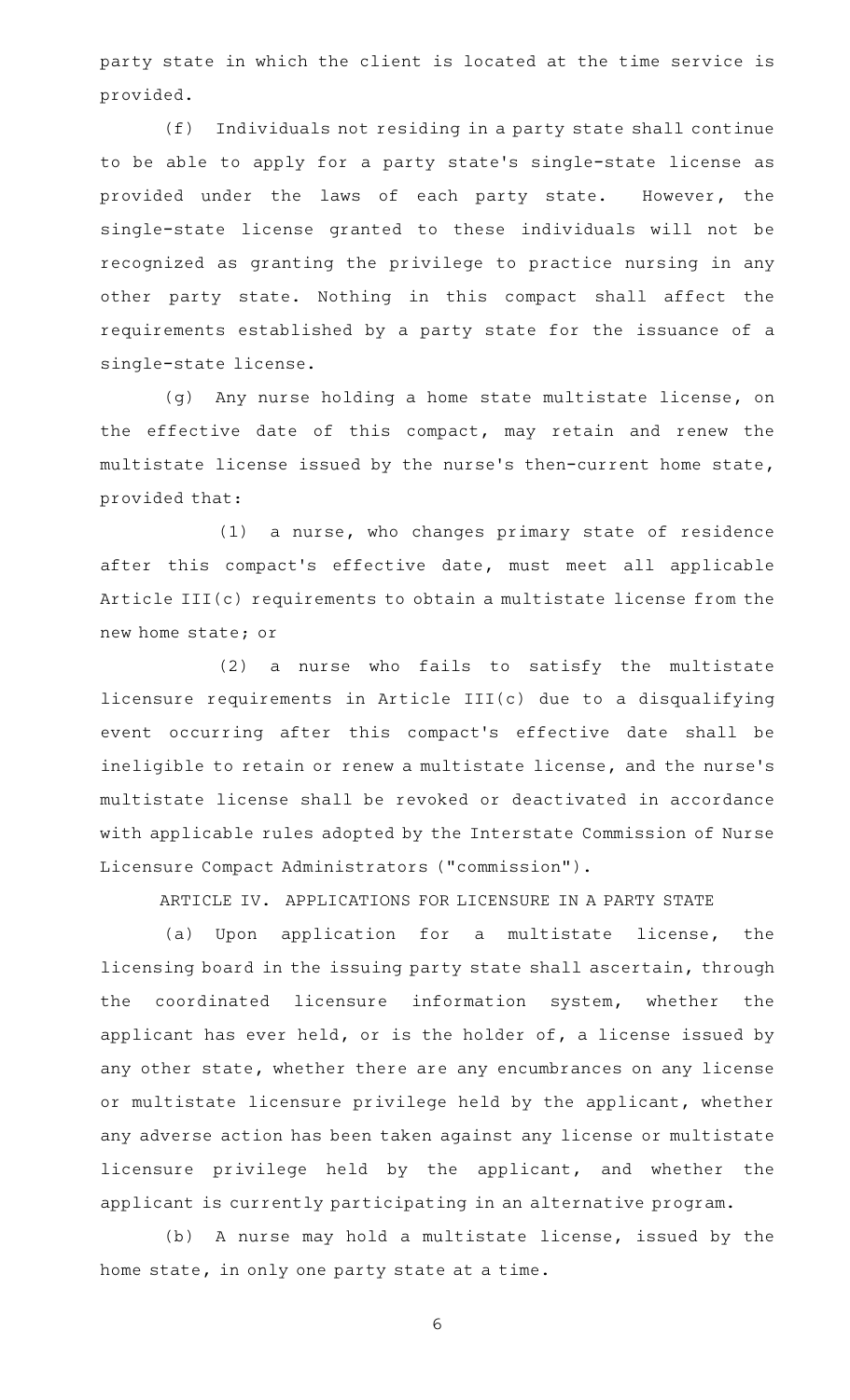(c) If a nurse changes primary state of residence by moving between two party states, the nurse must apply for licensure in the new home state, and the multistate license issued by the prior home state will be deactivated in accordance with applicable rules adopted by the commission.

(1) The nurse may apply for licensure in advance of a change in primary state of residence.

(2) A multistate license shall not be issued by the new home state until the nurse provides satisfactory evidence of a change in primary state of residence to the new home state and satisfies all applicable requirements to obtain a multistate license from the new home state.

(d) If a nurse changes primary state of residence by moving from a party state to a nonparty state, the multistate license issued by the prior home state will convert to a single-state license, valid only in the former home state.

ARTICLE V. ADDITIONAL AUTHORITIES INVESTED IN PARTY STATE

### LICENSING BOARDS

(a) In addition to the other powers conferred by state law, a licensing board shall have the authority to:

(1) take adverse action against a nurse's multistate licensure privilege to practice within that party state.

(i) Only the home state shall have the power to take adverse action against a nurse's license issued by the home state.

(ii) For purposes of taking adverse action, the home state licensing board shall give the same priority and effect to reported conduct received from a remote state as it would if such conduct had occurred within the home state. In so doing, the home state shall apply its own state laws to determine appropriate action.

(2) issue cease and desist orders or impose an encumbrance on a nurse's authority to practice within that party state.

(3) complete any pending investigation of a nurse who changes primary state of residence during the course of such investigation. The licensing board shall also have the authority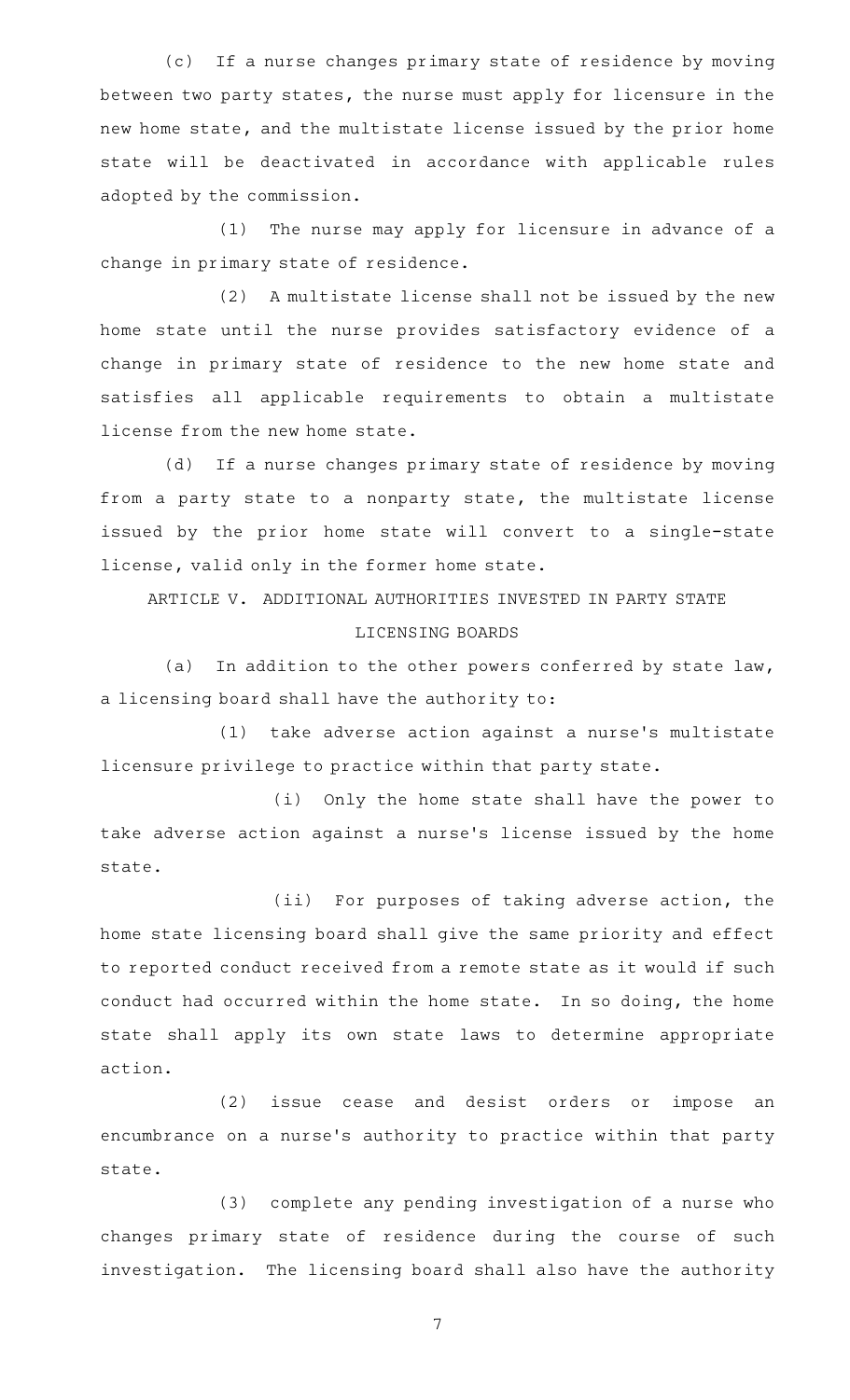to take appropriate action(s) and shall promptly report the conclusions of such investigations to the administrator of the coordinated licensure information system. The administrator of the coordinated licensure information system shall promptly notify the new home state of any such actions.

(4) issue subpoenas for both hearings and investigations that require the attendance and testimony of a witness, as well as the production of evidence. Subpoenas issued by a licensing board in a party state for the attendance and testimony of witnesses or the production of evidence from another party state shall be enforced in the latter state by any court of competent jurisdiction, according to the practice and procedures of that court applicable to subpoenas issued in proceedings pending before it. The issuing authority shall pay any witness fees, travel expenses, mileage, and other fees required by the service statutes of the state in which the witnesses or evidence are located.

(5) obtain and submit, for each nurse licensure applicant, fingerprint or other biometric-based information to the Federal Bureau of Investigation for criminal background checks, receive the results of the Federal Bureau of Investigation record search on criminal background checks, and use the results in making licensure decisions.

(6) if otherwise permitted by state law, recover from the affected nurse the costs of investigations and disposition of cases resulting from any adverse action taken against that nurse.

(7) take adverse action based on the factual findings of the remote state, provided that the licensing board follows its own procedures for taking such adverse action.

(b) If adverse action is taken by the home state against a nurse's multistate license, the nurse's multistate licensure privilege to practice in all other party states shall be deactivated until all encumbrances have been removed from the multistate license. All home state disciplinary orders that impose adverse action against a nurse 's multistate license shall include a statement that the nurse's multistate licensure privilege is deactivated in all party states during the pendency of the order.

(c) Nothing in this compact shall override a party state's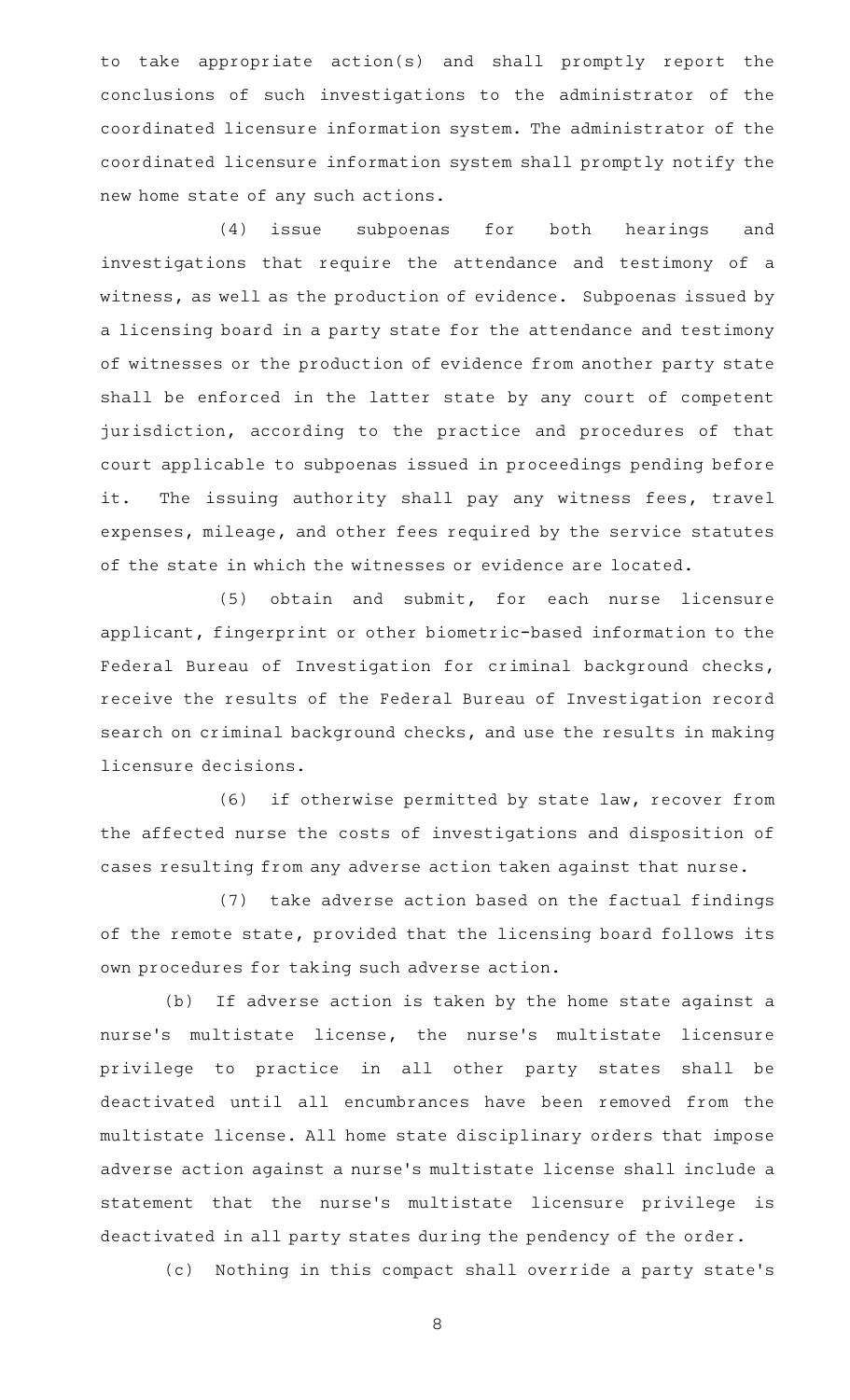decision that participation in an alternative program may be used in lieu of adverse action. The home state licensing board shall deactivate the multistate licensure privilege under the multistate license of any nurse for the duration of the nurse 's participation in an alternative program.

ARTICLE VI. COORDINATED LICENSURE INFORMATION SYSTEM AND EXCHANGE OF INFORMATION

(a) All party states shall participate in a coordinated licensure information system of all licensed registered nurses (RNs) and licensed practical/vocational nurses (LPNs/VNs). This system will include information on the licensure and disciplinary history of each nurse, as submitted by party states, to assist in the coordination of nurse licensure and enforcement efforts.

(b) The commission, in consultation with the administrator of the coordinated licensure information system, shall formulate necessary and proper procedures for the identification, collection, and exchange of information under this compact.

(c) All licensing boards shall promptly report to the coordinated licensure information system any adverse action, any current significant investigative information, denials of applications (with the reasons for such denials), and nurse participation in alternative programs known to the licensing board regardless of whether such participation is deemed nonpublic or confidential under state law.

(d) Current significant investigative information and participation in nonpublic or confidential alternative programs shall be transmitted through the coordinated licensure information system only to party state licensing boards.

(e) Notwithstanding any other provision of law, all party state licensing boards contributing information to the coordinated licensure information system may designate information that may not be shared with nonparty states or disclosed to other entities or individuals without the express permission of the contributing state.

(f) Any personally identifiable information obtained from the coordinated licensure information system by a party state licensing board shall not be shared with nonparty states or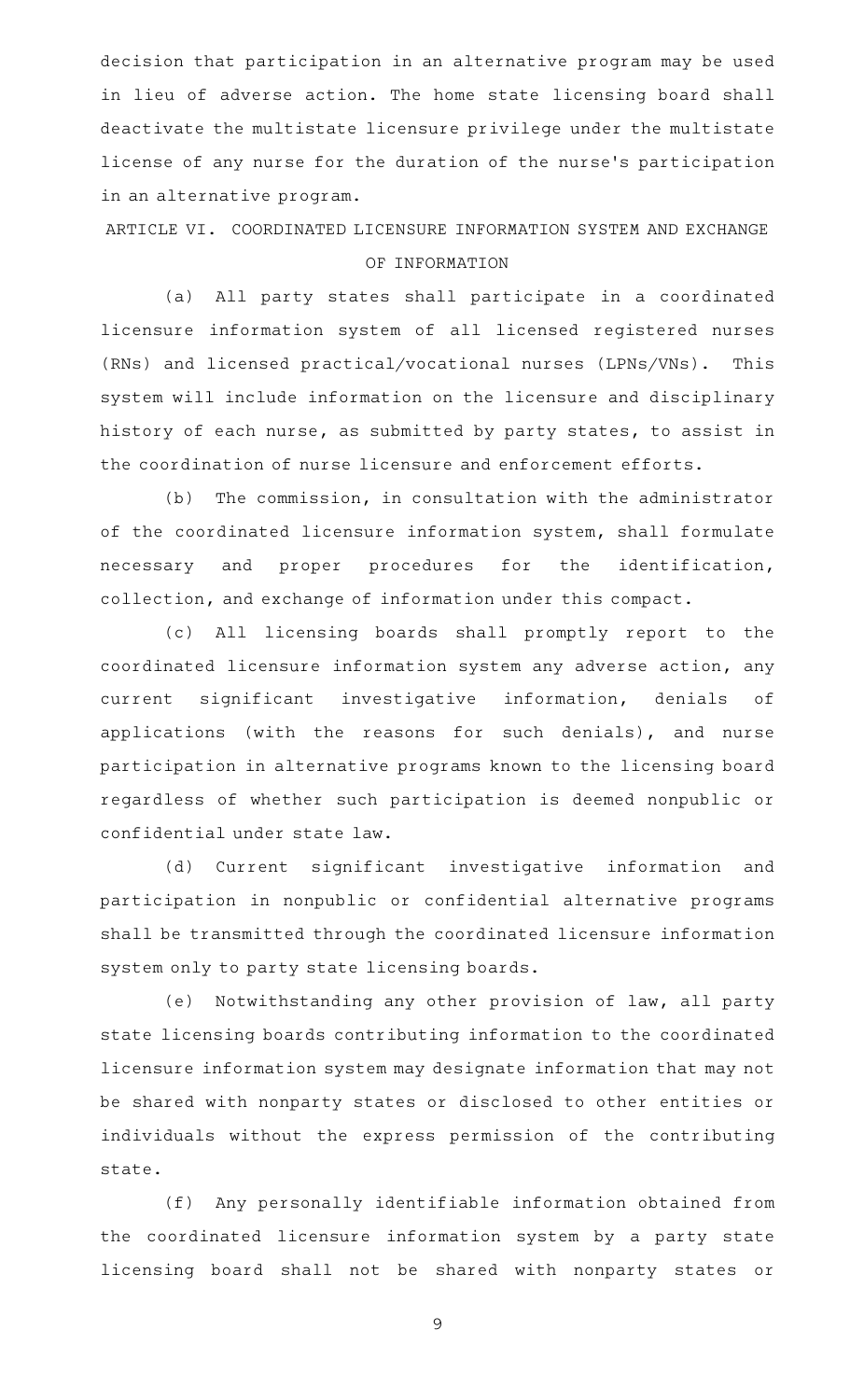disclosed to other entities or individuals except to the extent permitted by the laws of the party state contributing the information.

(g) Any information contributed to the coordinated licensure information system that is subsequently required to be expunged by the laws of the party state contributing that information shall also be expunged from the coordinated licensure information system.

(h) The compact administrator of each party state shall furnish a uniform data set to the compact administrator of each other party state, which shall include, at a minimum:

(1) identifying information;

 $(2)$  licensure data;

(3) information related to alternative program participation; and

 $(4)$  other information that may facilitate the administration of this compact, as determined by commission rules.

(i) The compact administrator of a party state shall provide all investigative documents and information requested by another party state.

ARTICLE VII. ESTABLISHMENT OF INTERSTATE COMMISSION OF NURSE LICENSURE COMPACT ADMINISTRATORS

(a) The party states hereby create and establish a joint public entity known as the Interstate Commission of Nurse Licensure Compact Administrators.

(1) The commission is an instrumentality of the party states.

(2) Venue is proper and judicial proceedings by or against the commission shall be brought solely and exclusively in a court of competent jurisdiction where the principal office of the commission is located. The commission may waive venue and jurisdictional defenses to the extent it adopts or consents to participate in alternative dispute resolution proceedings.

(3) Nothing in this compact shall be construed to be a waiver of sovereign immunity.

(b) Membership, Voting, and Meetings

(1) Each party state shall have and be limited to one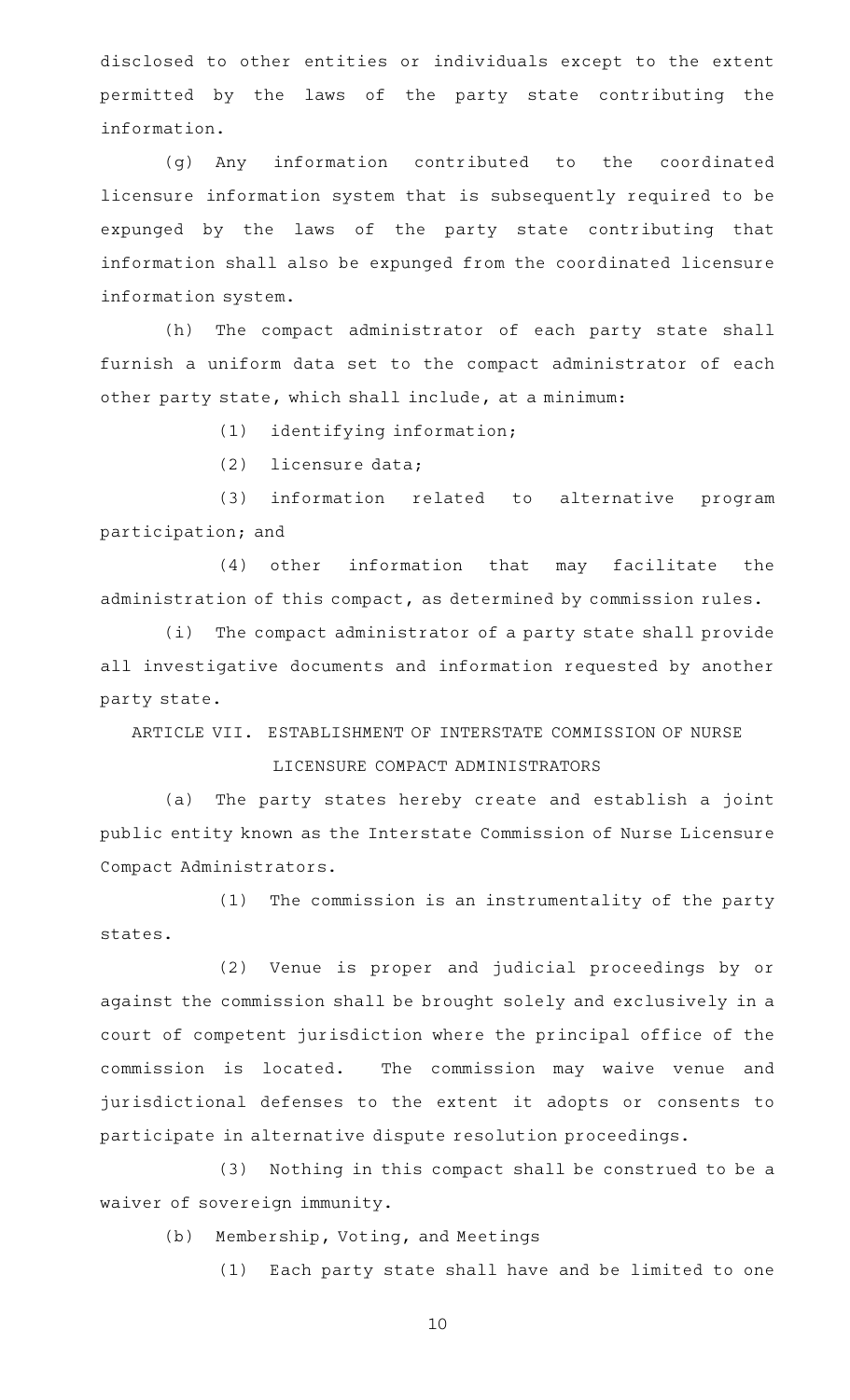administrator. The head of the state licensing board or a designee shall be the administrator of this compact for each party state. Any administrator may be removed or suspended from office as provided by the law of the state from which the administrator is appointed. Any vacancy occurring in the commission shall be filled in accordance with the laws of the party state in which the vacancy exists.

 $(2)$  Each administrator shall be entitled to one  $(1)$ vote with regard to the promulgation of rules and the creation of bylaws and shall otherwise have an opportunity to participate in the business and affairs of the commission. An administrator shall vote in person or by such other means as provided in the bylaws. The bylaws may provide for an administrator 's participation in meetings by telephone or other means of communication.

(3) The commission shall meet at least once during each calendar year. Additional meetings shall be held as set forth in the bylaws or rules of the commission.

(4) All meetings shall be open to the public, and public notice of meetings shall be given in the same manner as required under the rulemaking provisions in Article VIII.

 $(5)$  The commission may convene in a closed, nonpublic meeting if the commission must discuss:

(i) noncompliance of a party state with its obligations under this compact;

(ii) the employment, compensation, discipline, or other personnel matters, practices, or procedures related to specific employees or other matters related to the commission 's internal personnel practices and procedures;

(iii) current, threatened, or reasonably anticipated litigation;

(iv) negotiation of contracts for the purchase or sale of goods, services, or real estate;

(v) accusing any person of a crime or formally censuring any person;

(vi) disclosure of trade secrets or commercial or financial information that is privileged or confidential;

(vii) disclosure of information of a personal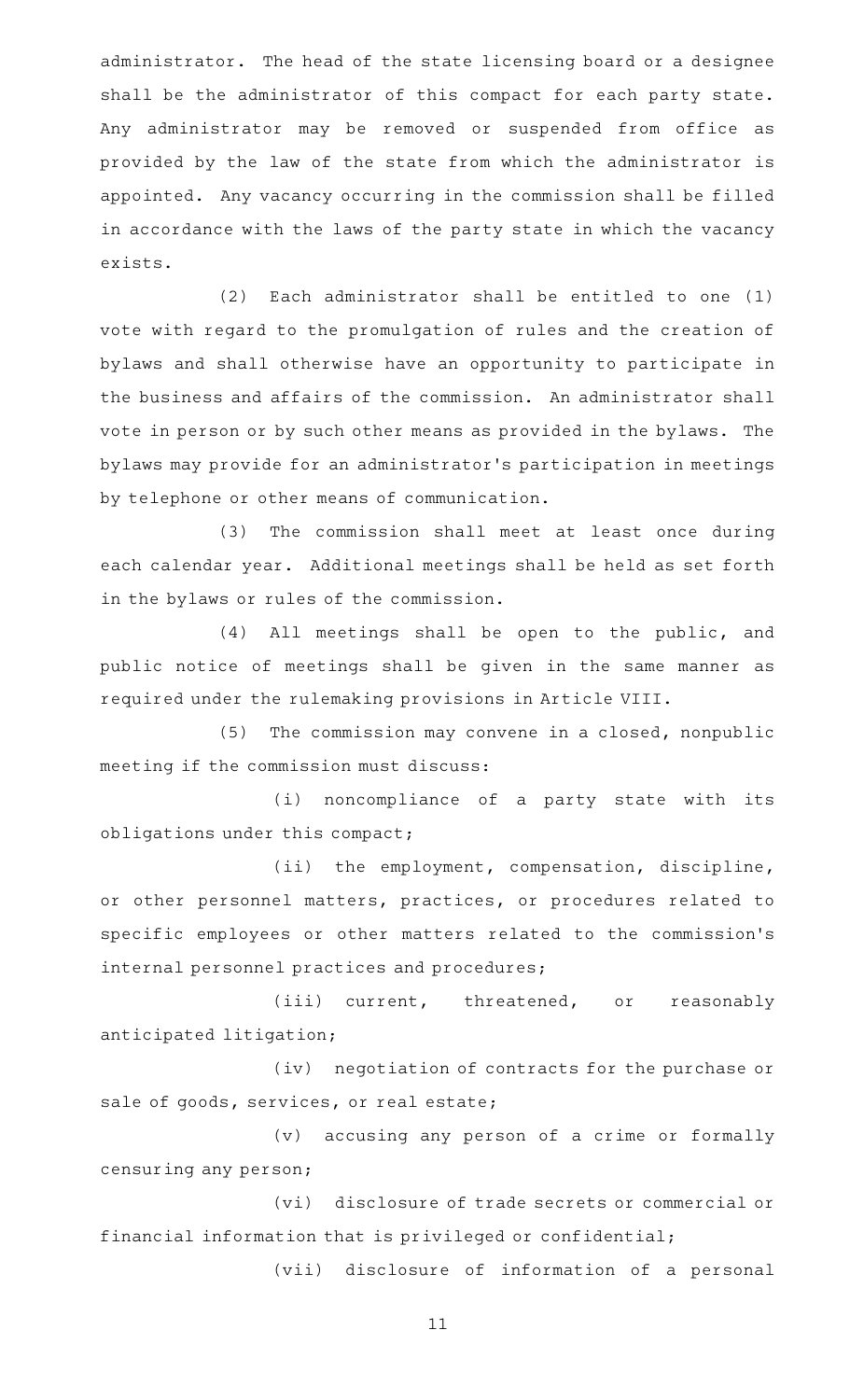nature where disclosure would constitute a clearly unwarranted invasion of personal privacy;

(viii) disclosure of investigatory records compiled for law enforcement purposes;

(ix) disclosure of information related to any reports prepared by or on behalf of the commission for the purpose of investigation of compliance with this compact; or

(x) matters specifically exempted from disclosure by federal or state statute.

(6) If a meeting or portion of a meeting is closed pursuant to this provision, the commission 's legal counsel or designee shall certify that the meeting may be closed and shall reference each relevant exempting provision. The commission shall keep minutes that fully and clearly describe all matters discussed in a meeting and shall provide a full and accurate summary of actions taken, and the reasons therefor, including a description of the views expressed. All documents considered in connection with an action shall be identified in such minutes. All minutes and documents of a closed meeting shall remain under seal, subject to release by a majority vote of the commission or order of a court of competent jurisdiction.

(c) The commission shall, by a majority vote of the administrators, prescribe bylaws or rules to govern its conduct as may be necessary or appropriate to carry out the purposes and exercise the powers of this compact, including but not limited to:

(1) establishing the fiscal year of the commission;

(2) providing reasonable standards and procedures:

(i) for the establishment and meeting of other committees; and

(ii) governing any general or specific delegation of any authority or function of the commission;

(3) providing reasonable procedures for calling and conducting meetings of the commission, ensuring reasonable advance notice of all meetings, and providing an opportunity for attendance of such meetings by interested parties, with enumerated exceptions designed to protect the public's interest, the privacy of individuals, and proprietary information, including trade secrets.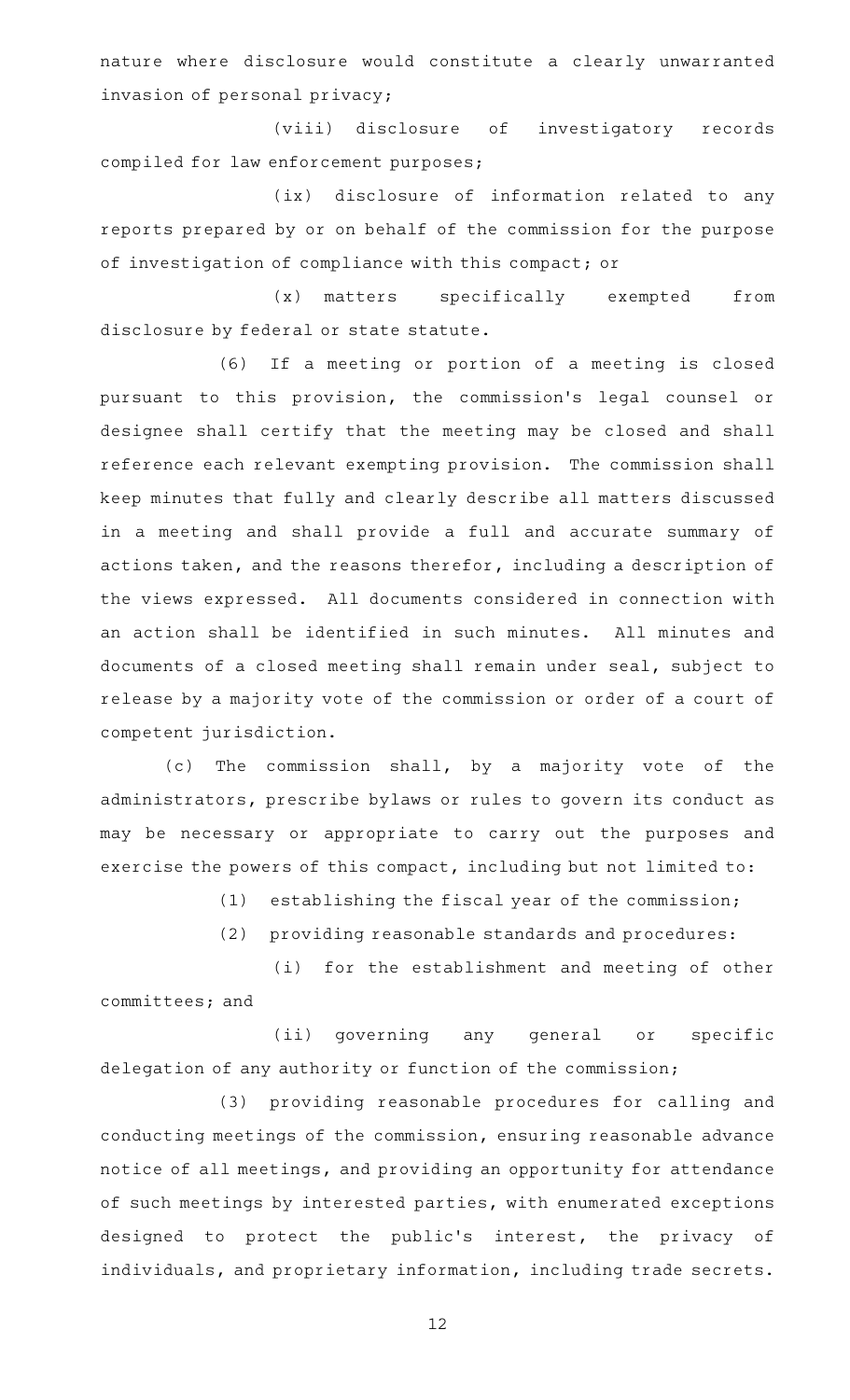The commission may meet in closed session only after a majority of the administrators vote to close a meeting in whole or in part. As soon as practicable, the commission must make public a copy of the vote to close the meeting revealing the vote of each administrator, with no proxy votes allowed;

(4) establishing the titles, duties and authority, and reasonable procedures for the election of the officers of the commission;

(5) providing reasonable standards and procedures for the establishment of the personnel policies and programs of the commission. Notwithstanding any civil service or other similar laws of any party state, the bylaws shall exclusively govern the personnel policies and programs of the commission; and

(6) providing a mechanism for winding up the operations of the commission and the equitable disposition of any surplus funds that may exist after the termination of this compact after the payment or reserving of all of its debts and obligations.

(d) The commission shall publish its bylaws and rules, and any amendments thereto, in a convenient form on the website of the commission.

(e) The commission shall maintain its financial records in accordance with the bylaws.

(f) The commission shall meet and take such actions as are consistent with the provisions of this compact and the bylaws.

(g) The commission shall have the following powers:

(1) to promulgate uniform rules to facilitate and coordinate implementation and administration of this compact. The rules shall have the force and effect of law and shall be binding in all party states;

(2) to bring and prosecute legal proceedings or actions in the name of the commission, provided that the standing of any licensing board to sue or be sued under applicable law shall not be affected;

 $(3)$  to purchase and maintain insurance and bonds;

(4) to borrow, accept, or contract for services of personnel, including, but not limited to, employees of a party state or nonprofit organizations;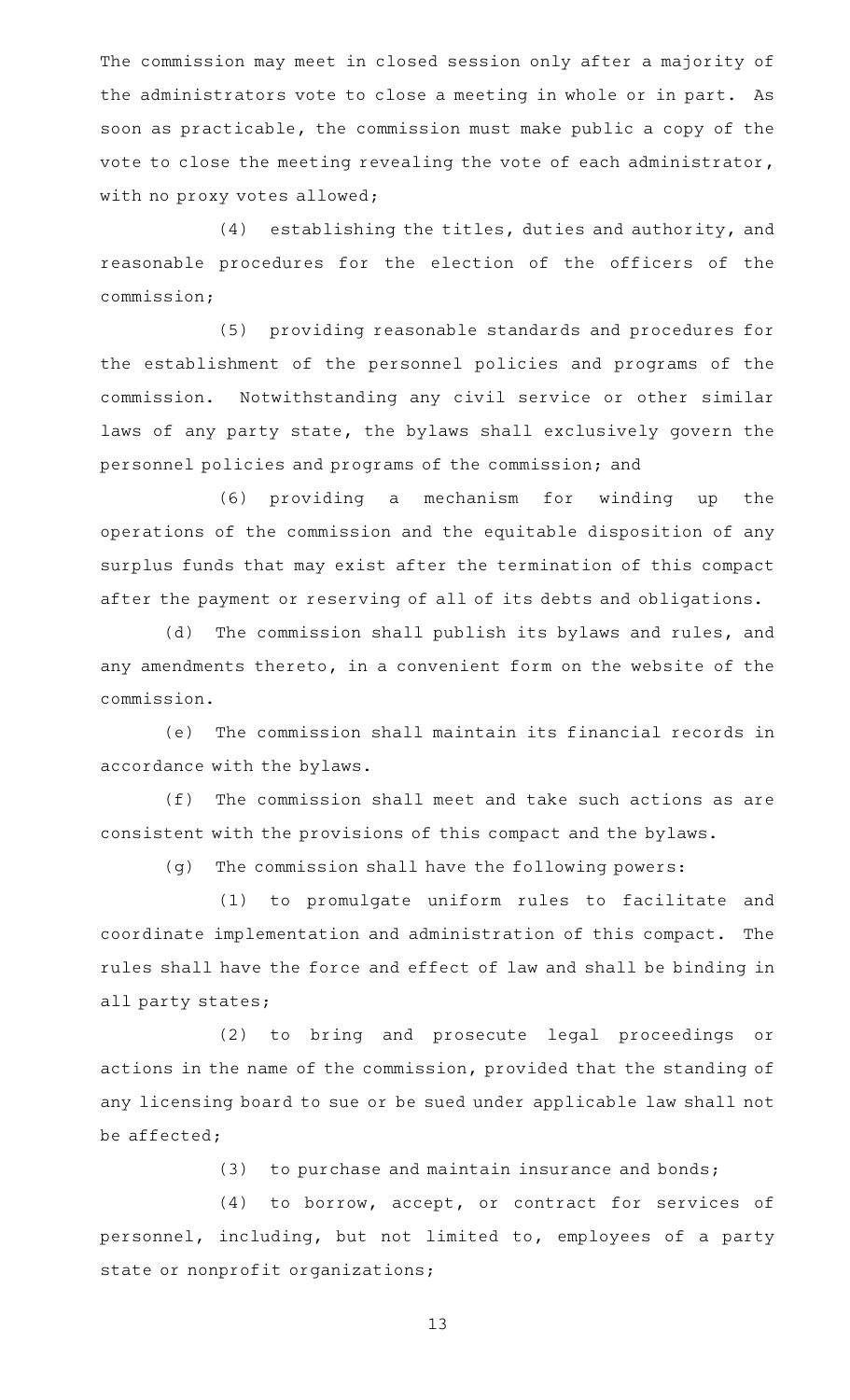(5) to cooperate with other organizations that administer state compacts related to the regulation of nursing, including, but not limited to, sharing administrative or staff expenses, office space, or other resources;

(6) to hire employees, elect or appoint officers, fix compensation, define duties, grant such individuals appropriate authority to carry out the purposes of this compact, and to establish the commission's personnel policies and programs relating to conflicts of interest, qualifications of personnel, and other related personnel matters;

 $(7)$  to accept any and all appropriate donations, grants, and gifts of money, equipment, supplies, materials, and services, and to receive, utilize, and dispose of the same; provided that at all times the commission shall avoid any appearance of impropriety or conflict of interest;

(8) to lease, purchase, accept appropriate gifts or donations of, or otherwise to own, hold, improve, or use, any property, whether real, personal, or mixed; provided that at all times the commission shall avoid any appearance of impropriety;

(9) to sell, convey, mortgage, pledge, lease, exchange, abandon, or otherwise dispose of any property, whether real, personal, or mixed;

(10) to establish a budget and make expenditures;

 $(11)$  to borrow money;

 $(12)$  to appoint committees, including advisory committees comprised of administrators, state nursing regulators, state legislators or their representatives, consumer representatives, and other such interested persons;

(13) to provide and receive information from, and to cooperate with, law enforcement agencies;

 $(14)$  to adopt and use an official seal; and

(15) to perform such other functions as may be necessary or appropriate to achieve the purposes of this compact consistent with the state regulation of nurse licensure and practice.

(h) Financing of the Commission

 $(1)$  The commission shall pay, or provide for the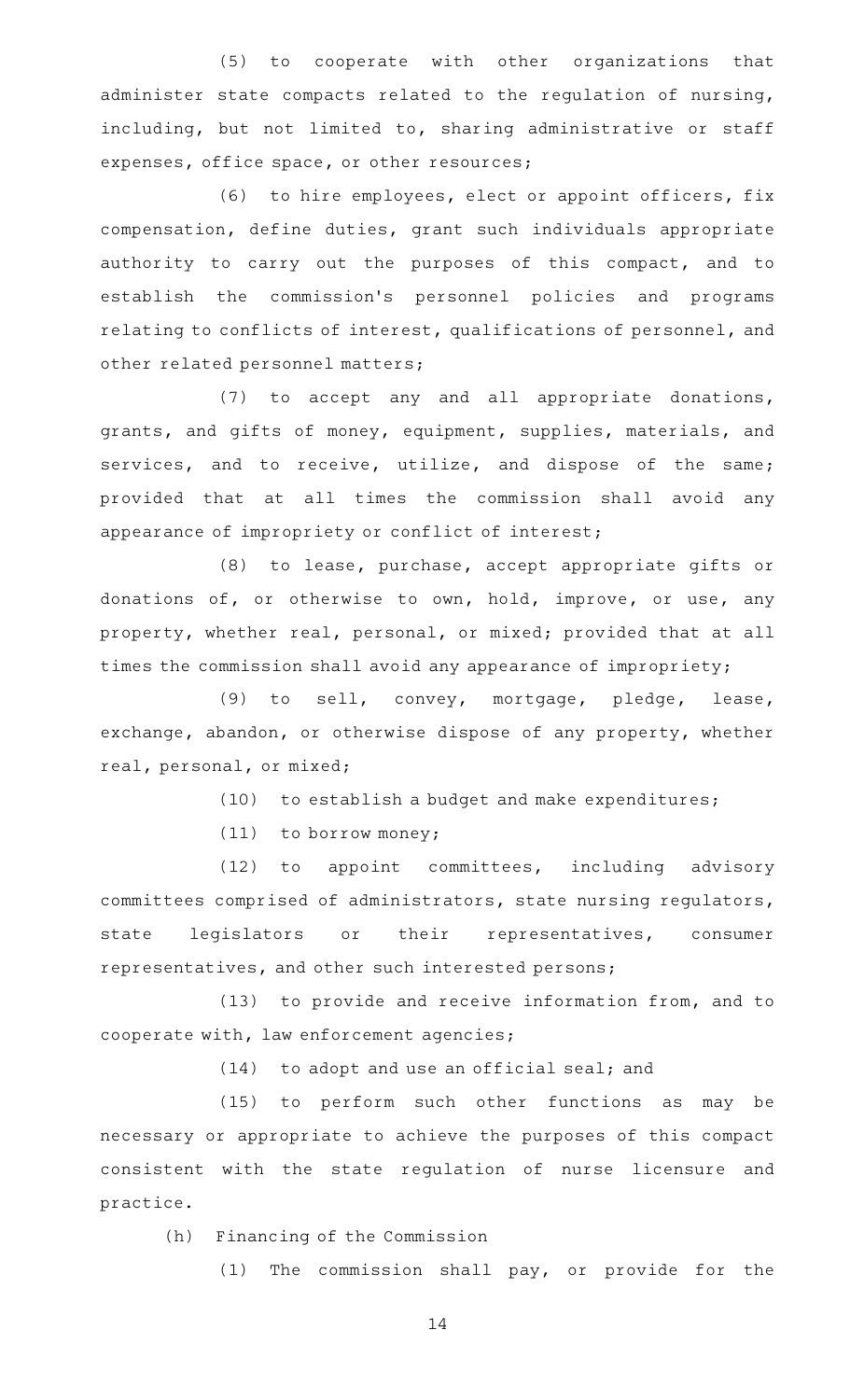payment of, the reasonable expenses of its establishment, organization, and ongoing activities.

(2) The commission may also levy on and collect an annual assessment from each party state to cover the cost of its operations, activities, and staff in its annual budget as approved each year. The aggregate annual assessment amount, if any, shall be allocated based upon a formula to be determined by the commission, which shall promulgate a rule that is binding upon all party states.

(3) The commission shall not incur an obligation of any kind prior to securing the funds adequate to meet the same; nor shall the commission pledge the credit of any of the party states, except by and with the authority of such party state.

(4) The commission shall keep accurate accounts of all receipts and disbursements. The receipts and disbursements of the commission shall be subject to the audit and accounting procedures established under its bylaws. However, all receipts and disbursements of funds handled by the commission shall be audited yearly by a certified or licensed public accountant, and the report of the audit shall be included in and become part of the annual report of the commission.

(i) Qualified Immunity, Defense, and Indemnification

(1) The compact administrators, officers, executive directors, employees, and representatives of the commission shall be immune from suit and liability, either personally or in their official capacity, for any claim for damage to or loss of property, or personal injury or other civil liability caused by or arising out of any actual or alleged act, error, or omission that occurred, or that the person against whom the claim is made had a reasonable basis for believing occurred, within the scope of commission employment, duties, or responsibilities; provided that nothing in this subdivision shall be construed to protect any such person from suit or liability for any damages, loss, injury, or liability caused by the intentional, wilful, or wanton misconduct of that person.

 $(2)$  The commission shall defend any administrator, officer, executive director, employee, or representative of the commission in any civil action seeking to impose liability arising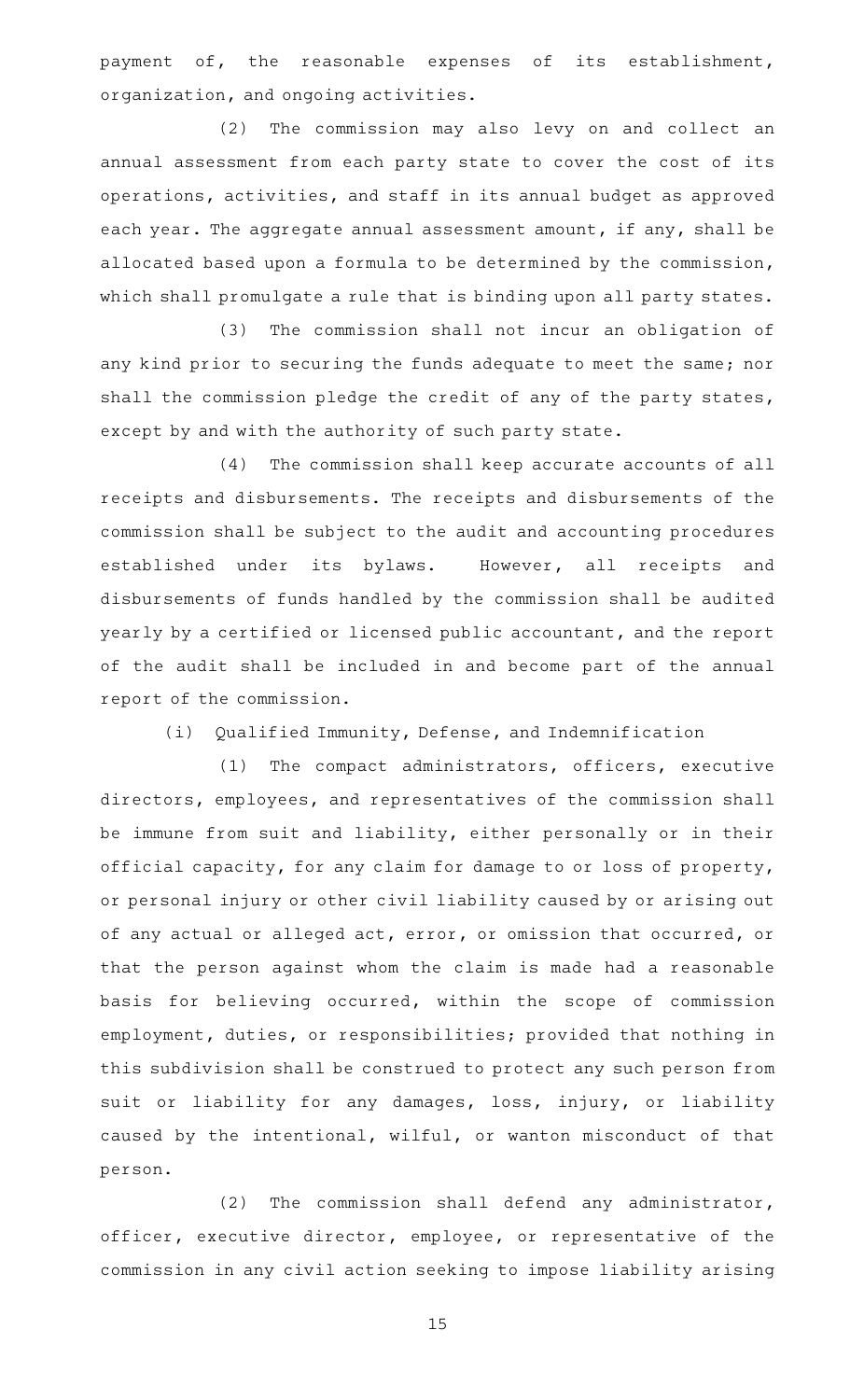out of any actual or alleged act, error, or omission that occurred within the scope of commission employment, duties, or responsibilities, or that the person against whom the claim is made had a reasonable basis for believing occurred within the scope of commission employment, duties, or responsibilities; provided that nothing herein shall be construed to prohibit that person from retaining his or her own counsel; and provided further that the actual or alleged act, error, or omission did not result from that person 's intentional, wilful, or wanton misconduct.

(3) The commission shall indemnify and hold harmless any administrator, officer, executive director, employee, or representative of the commission for the amount of any settlement or judgment obtained against that person arising out of any actual or alleged act, error, or omission that occurred within the scope of commission employment, duties, or responsibilities, or that such person had a reasonable basis for believing occurred within the scope of commission employment, duties, or responsibilities; provided that the actual or alleged act, error, or omission did not result from the intentional, wilful, or wanton misconduct of that person.

### ARTICLE VIII. RULEMAKING

(a) The commission shall exercise its rulemaking powers pursuant to the criteria set forth in this article and the rules adopted thereunder. Rules and amendments shall become binding as of the date specified in each rule or amendment and shall have the same force and effect as provisions of this compact.

(b) Rules or amendments to the rules shall be adopted at a regular or special meeting of the commission.

(c) Prior to promulgation and adoption of a final rule or rules by the commission, and at least sixty (60) days in advance of the meeting at which the rule will be considered and voted upon, the commission shall file a notice of proposed rulemaking:

 $(1)$  on the website of the commission; and

(2) on the website of each licensing board or the publication in which each state would otherwise publish proposed rules.

(d) The notice of proposed rulemaking shall include: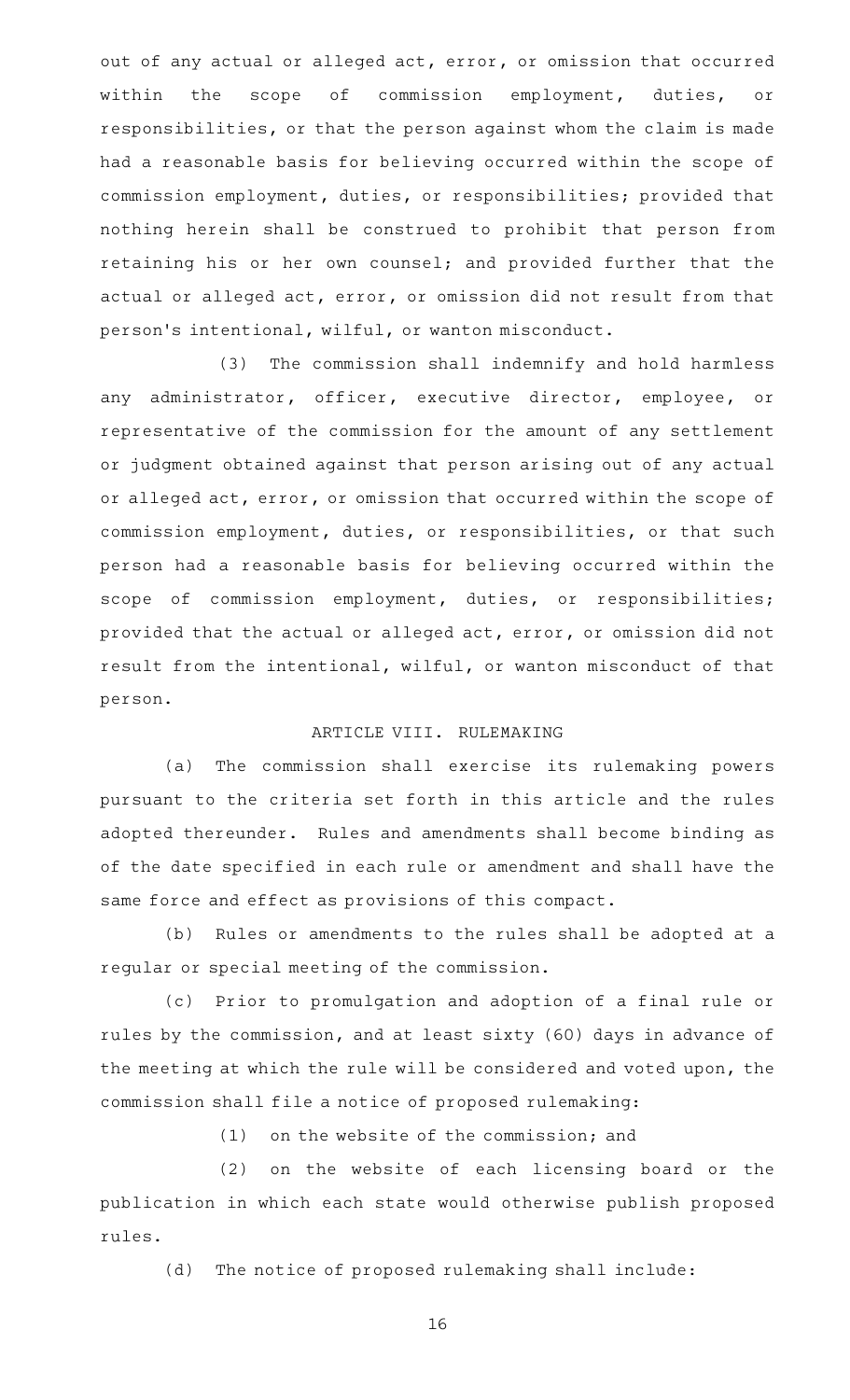$(1)$  the proposed time, date, and location of the meeting in which the rule will be considered and voted upon;

(2) the text of the proposed rule or amendment, and the reason for the proposed rule;

(3) a request for comments on the proposed rule from any interested person; and

(4) the manner in which interested persons may submit notice to the commission of their intention to attend the public hearing and any written comments.

(e) Prior to adoption of a proposed rule, the commission shall allow persons to submit written data, facts, opinions, and arguments, which shall be made available to the public.

(f) The commission shall grant an opportunity for a public hearing before it adopts a rule or amendment.

(g) The commission shall publish the place, time, and date of the scheduled public hearing.

(1) Hearings shall be conducted in a manner providing each person who wishes to comment a fair and reasonable opportunity to comment orally or in writing. All hearings will be recorded, and a copy will be made available upon request.

(2) Nothing in this section shall be construed as requiring a separate hearing on each rule. Rules may be grouped for the convenience of the commission at hearings required by this section.

(h) If no one appears at the public hearing, the commission may proceed with promulgation of the proposed rule.

(i) Following the scheduled hearing date, or by the close of business on the scheduled hearing date if the hearing was not held, the commission shall consider all written and oral comments received.

(j) The commission shall, by majority vote of all administrators, take final action on the proposed rule and shall determine the effective date of the rule, if any, based on the rulemaking record and the full text of the rule.

 $(k)$  Upon determination that an emergency exists, the commission may consider and adopt an emergency rule without prior notice, opportunity for comment, or hearing; provided that the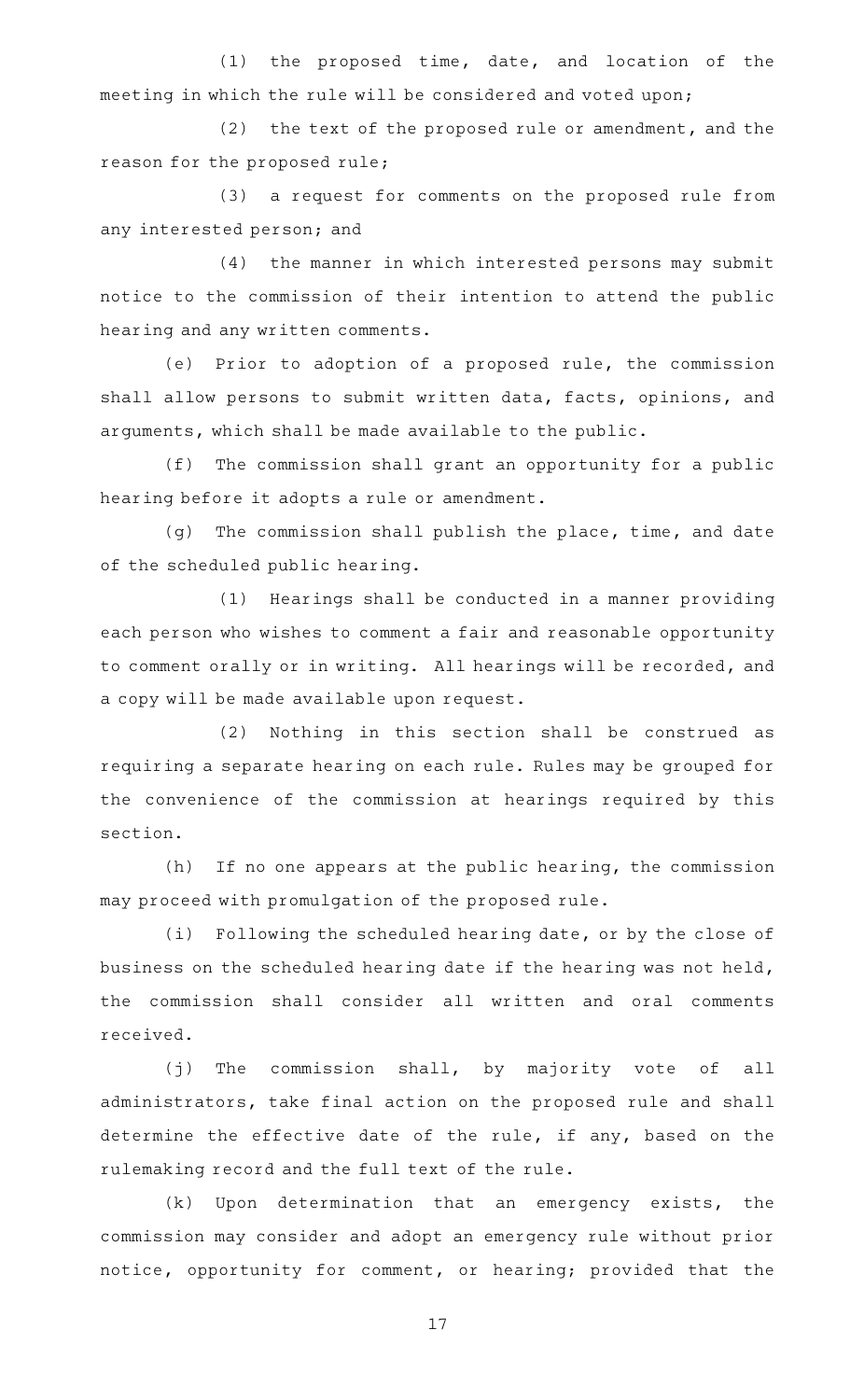usual rulemaking procedures provided in this compact and in this section shall be retroactively applied to the rule as soon as reasonably possible, and in no event later than ninety (90) days after the effective date of the rule. For the purposes of this provision, an emergency rule is one that must be adopted immediately in order to:

 $(1)$  meet an imminent threat to public health, safety, or welfare;

(2) prevent a loss of commission or party state funds; or

(3) meet a deadline for the promulgation of an administrative rule that is required by federal law or rule.

(1) The commission may direct revisions to a previously adopted rule or amendment for purposes of correcting typographical errors, errors in format, errors in consistency, or grammatical errors. Public notice of any revisions shall be posted on the website of the commission. The revision shall be subject to challenge by any person for a period of thirty (30) days after posting. The revision may be challenged only on grounds that the revision results in a material change to a rule. A challenge shall be made in writing, and delivered to the commission, prior to the end of the notice period. If no challenge is made, the revision will take effect without further action. If the revision is challenged, the revision may not take effect without the approval of the commission.

ARTICLE IX. OVERSIGHT, DISPUTE RESOLUTION, AND ENFORCEMENT

(a) Oversight

(1) Each party state shall enforce this compact and take all actions necessary and appropriate to effectuate this compact 's purposes and intent.

(2) The commission shall be entitled to receive service of process in any proceeding that may affect the powers, responsibilities, or actions of the commission, and shall have standing to intervene in such a proceeding for all purposes. Failure to provide service of process in such proceeding to the commission shall render a judgment or order void as to the commission, this compact, or promulgated rules.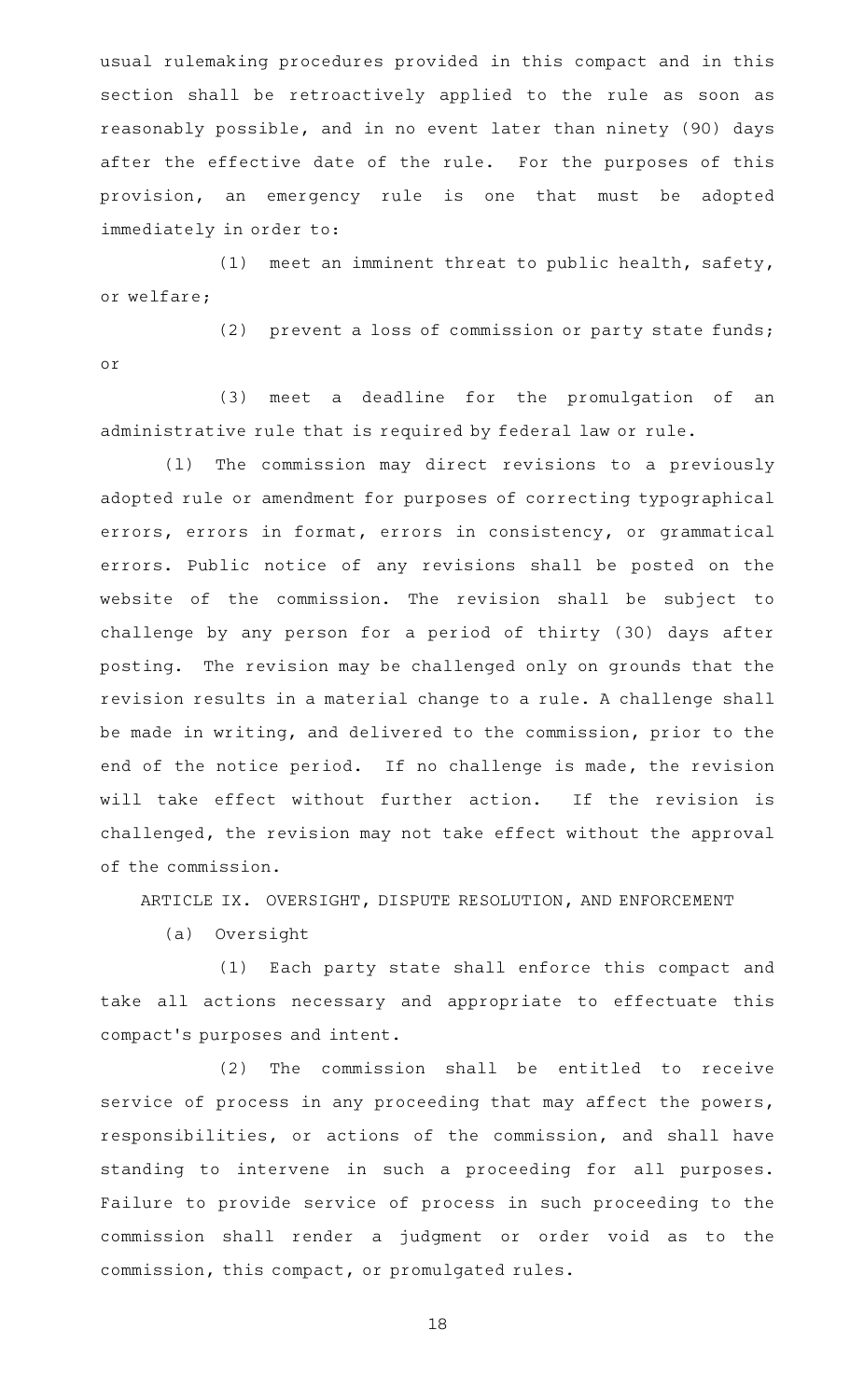(b) Default, Technical Assistance, and Termination

(1) If the commission determines that a party state has defaulted in the performance of its obligations or responsibilities under this compact or the promulgated rules, the commission shall:

(i) provide written notice to the defaulting state and other party states of the nature of the default, the proposed means of curing the default, or any other action to be taken by the commission; and

(ii) provide remedial training and specific technical assistance regarding the default.

(2) If a state in default fails to cure the default, the defaulting state 's membership in this compact may be terminated upon an affirmative vote of a majority of the administrators, and all rights, privileges, and benefits conferred by this compact may be terminated on the effective date of termination. A cure of the default does not relieve the offending state of obligations or liabilities incurred during the period of default.

(3) Termination of membership in this compact shall be imposed only after all other means of securing compliance have been exhausted. Notice of intent to suspend or terminate shall be given by the commission to the governor of the defaulting state and to the executive officer of the defaulting state 's licensing board and each of the party states.

(4) A state whose membership in this compact has been terminated is responsible for all assessments, obligations, and liabilities incurred through the effective date of the termination, including obligations that extend beyond the effective date of termination.

(5) The commission shall not bear any costs related to a state that is found to be in default or whose membership in this compact has been terminated unless agreed upon in writing between the commission and the defaulting state.

(6) The defaulting state may appeal the action of the commission by petitioning the U.S. District Court for the District of Columbia or the federal district in which the commission has its principal offices. The prevailing party shall be awarded all costs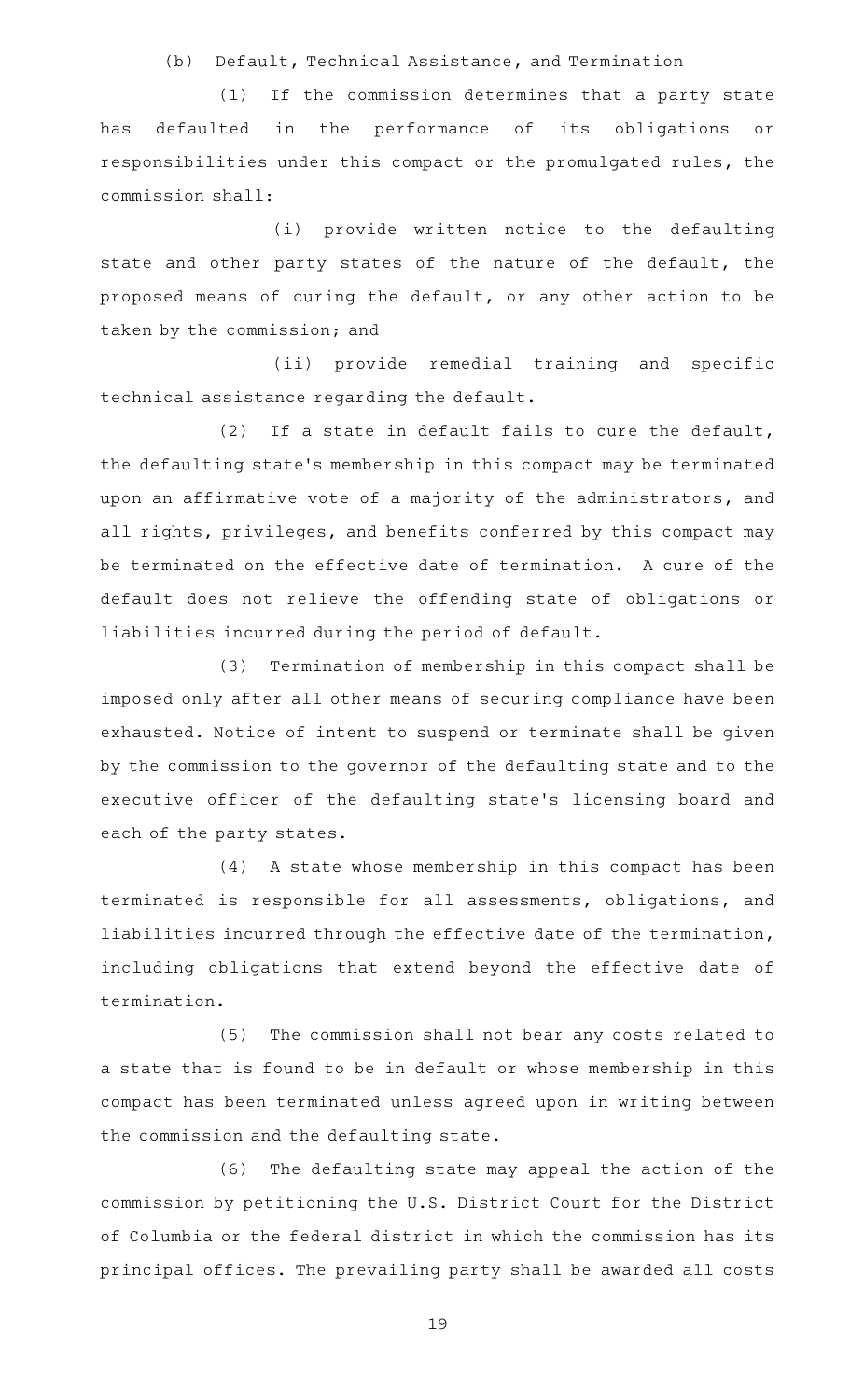of such litigation, including reasonable attorneys' fees.

(c) Dispute Resolution

 $(1)$  Upon request by a party state, the commission shall attempt to resolve disputes related to the compact that arise among party states and between party and nonparty states.

(2) The commission shall promulgate a rule providing for both mediation and binding dispute resolution for disputes, as appropriate.

(3) In the event the commission cannot resolve disputes among party states arising under this compact:

(i) the party states may submit the issues in dispute to an arbitration panel, which will be comprised of individuals appointed by the compact administrator in each of the affected party states and an individual mutually agreed upon by the compact administrators of all the party states involved in the dispute; and

(ii) the decision of a majority of the arbitrators shall be final and binding.

(d) Enforcement

(1) The commission, in the reasonable exercise of its discretion, shall enforce the provisions and rules of this compact.

 $(2)$  By majority vote, the commission may initiate legal action in the U.S. District Court for the District of Columbia or in the federal district in which the commission has its principal offices against a party state that is in default to enforce compliance with the provisions of this compact and its promulgated rules and bylaws. The relief sought may include both injunctive relief and damages. In the event judicial enforcement is necessary, the prevailing party shall be awarded all costs of such litigation, including reasonable attorneys' fees.

(3) The remedies herein shall not be the exclusive remedies of the commission. The commission may pursue any other remedies available under federal or state law.

ARTICLE X. EFFECTIVE DATE, WITHDRAWAL, AND AMENDMENTS

(a) This compact shall become effective and binding on the earlier of the date of legislative enactment of this compact into law by no less than twenty-six (26) states or December 31, 2018. All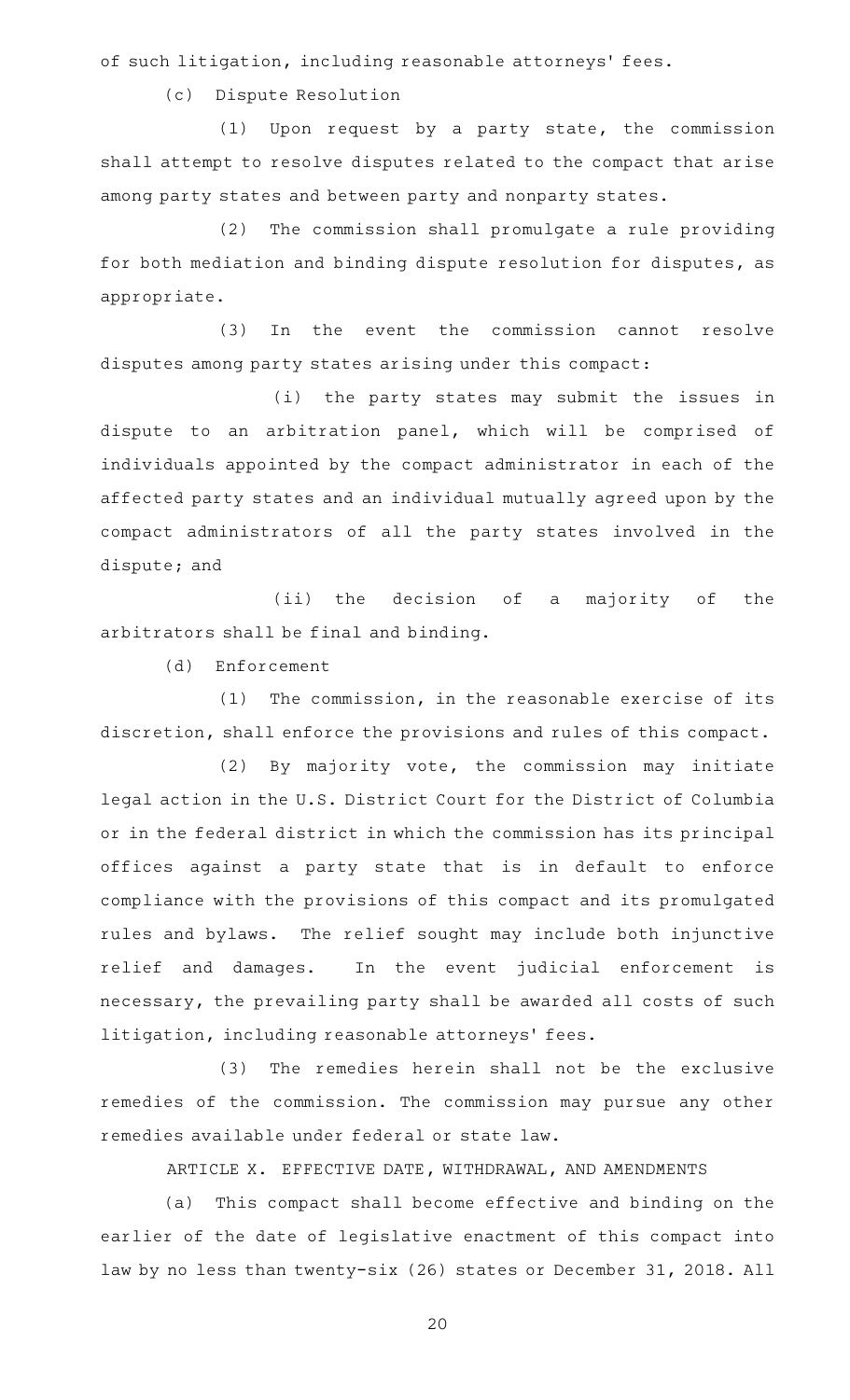party states to this compact that also were parties to the prior Nurse Licensure Compact, superseded by this compact ("prior compact"), shall be deemed to have withdrawn from said prior compact within six (6) months after the effective date of this compact.

(b) Each party state to this compact shall continue to recognize a nurse's multistate licensure privilege to practice in that party state issued under the prior compact until the party state has withdrawn from the prior compact.

(c)AAAny party state may withdraw from this compact by enacting a statute repealing the same. A party state 's withdrawal shall not take effect until six (6) months after enactment of the repealing statute.

(d) A party state's withdrawal or termination shall not affect the continuing requirement of the withdrawing or terminated state 's licensing board to report adverse actions and significant investigations occurring prior to the effective date of such withdrawal or termination.

(e) Nothing contained in this compact shall be construed to invalidate or prevent any nurse licensure agreement or other cooperative arrangement between a party state and a nonparty state that is made in accordance with the other provisions of this compact.

(f) This compact may be amended by the party states. No amendment to this compact shall become effective and binding upon the party states unless and until it is enacted into the laws of all party states.

(g) Representatives of nonparty states to this compact shall be invited to participate in the activities of the commission, on a nonvoting basis, prior to the adoption of this compact by all states.

### ARTICLE XI. CONSTRUCTION AND SEVERABILITY

This compact shall be liberally construed so as to effectuate the purposes thereof. The provisions of this compact shall be severable, and if any phrase, clause, sentence, or provision of this compact is declared to be contrary to the constitution of any party state or the United States, or if the applicability thereof to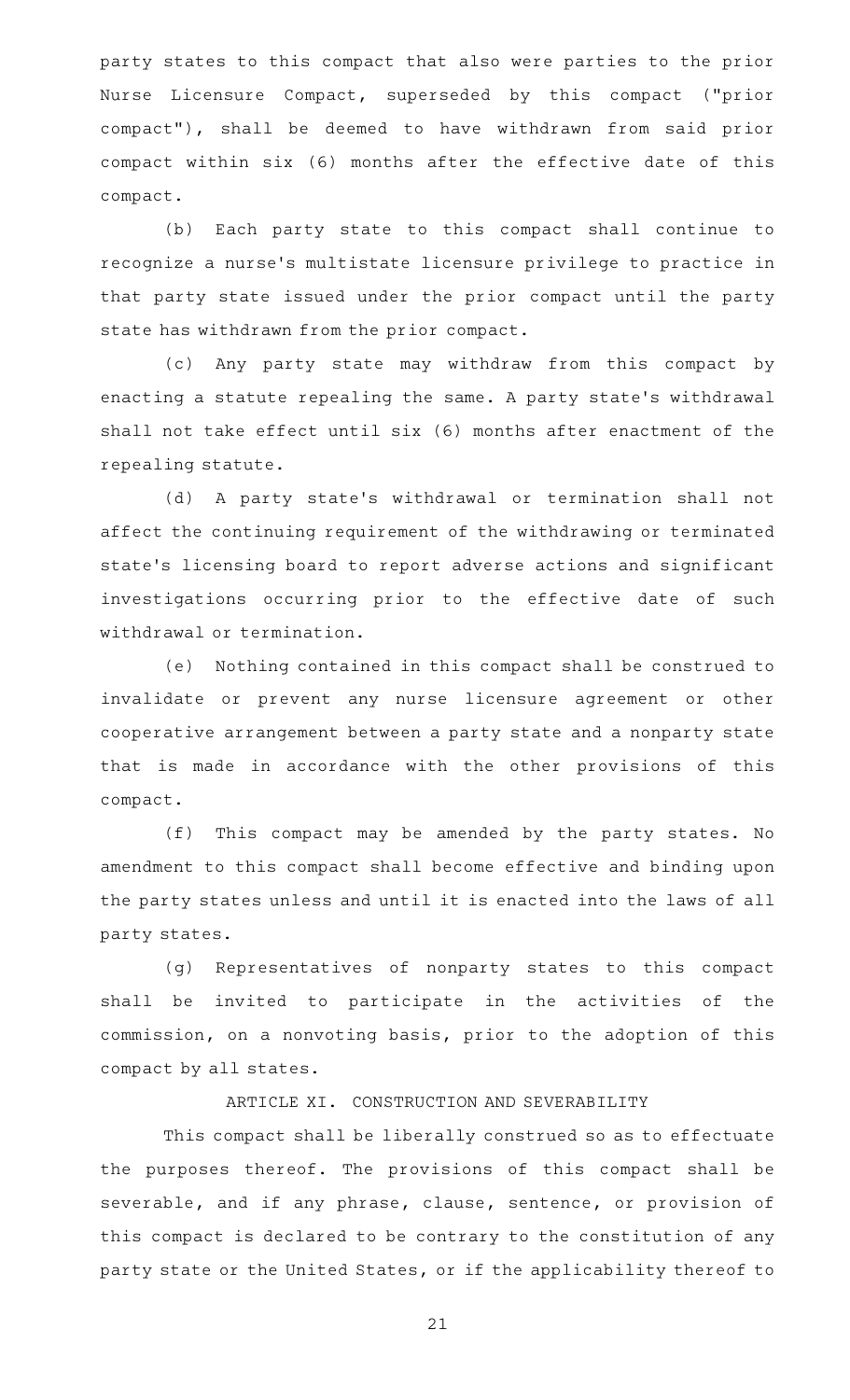any government, agency, person, or circumstance is held invalid, the validity of the remainder of this compact and the applicability thereof to any government, agency, person, or circumstance shall not be affected thereby. If this compact shall be held to be contrary to the constitution of any party state, this compact shall remain in full force and effect as to the remaining party states and in full force and effect as to the party state affected as to all severable matters.

Added by Acts 2017, 85th Leg., R.S., Ch. 509 (H.B. [2950\)](http://www.legis.state.tx.us/tlodocs/85R/billtext/html/HB02950F.HTM), Sec. 16, eff. September 1, 2017.

Sec. 304.002. ADMINISTRATION OF COMPACT. The executive director of the Texas Board of Nursing is the Nurse Licensure Compact administrator for this state.

Added by Acts 2001, 77th Leg., ch. 1420, Sec. 14.130(a), eff. Sept. 1, 2001. Amended by Acts 2003, 78th Leg., ch. 553, Sec. 2.022, eff. Feb. 1, 2004.

Amended by:

Acts 2007, 80th Leg., R.S., Ch. 889 (H.B. [2426\)](http://www.legis.state.tx.us/tlodocs/80R/billtext/html/HB02426F.HTM), Sec. 39, eff. September 1, 2007.

Sec. 304.0025. RULES ADOPTED UNDER COMPACT. The Interstate Commission of Nurse Licensure Compact Administrators established under the Nurse Licensure Compact under Section [304.0015](http://www.statutes.legis.state.tx.us/GetStatute.aspx?Code=OC&Value=304.0015) may not adopt rules that alter the requirements or scope of practice of a license issued under Chapter [301](http://www.statutes.legis.state.tx.us/GetStatute.aspx?Code=OC&Value=301). Any rule adopted by the Interstate Commission of Nurse Licensure Compact Administrators that purports to alter the requirements or scope of practice of a license issued under Chapter [301](http://www.statutes.legis.state.tx.us/GetStatute.aspx?Code=OC&Value=301) is not enforceable. Added by Acts 2017, 85th Leg., R.S., Ch. 509 (H.B. [2950\)](http://www.legis.state.tx.us/tlodocs/85R/billtext/html/HB02950F.HTM), Sec. 17, eff. September 1, 2017.

Sec. 304.003. RULES. The Texas Board of Nursing may adopt rules necessary to implement this chapter. Added by Acts 2001, 77th Leg., ch. 1420, Sec. 14.130(a), eff. Sept. 1, 2001. Amended by Acts 2003, 78th Leg., ch. 553, Sec. 2.023, eff. Feb. 1, 2004.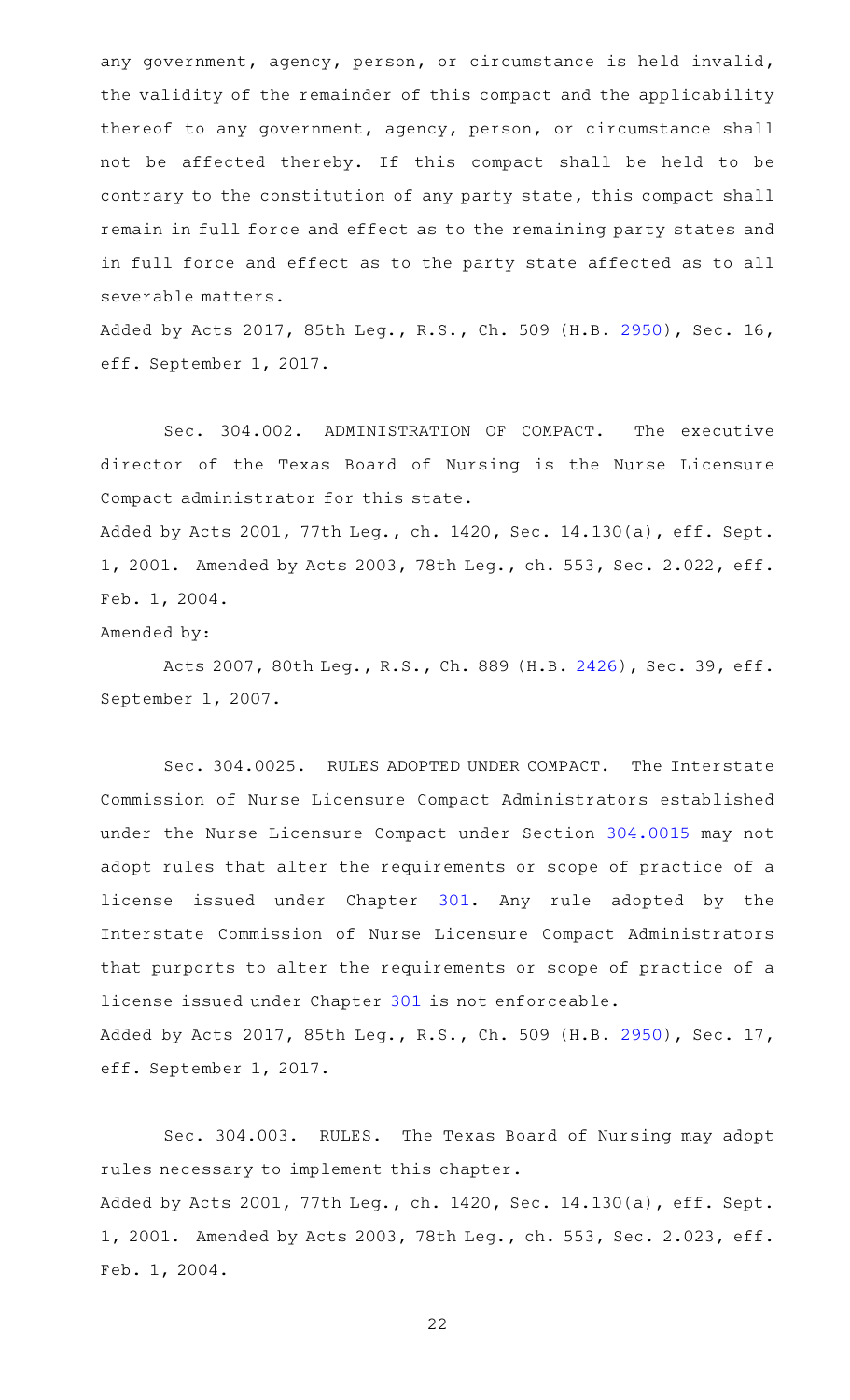#### Amended by:

Acts 2007, 80th Leg., R.S., Ch. 889 (H.B. [2426\)](http://www.legis.state.tx.us/tlodocs/80R/billtext/html/HB02426F.HTM), Sec. 39, eff. September 1, 2007.

Sec. 304.004. GENERAL PROVISIONS. (a) The terms "nurse," "registered nurse," and "vocational nurse" include nurses licensed as registered nurses or vocational nurses by a state that is a party to the Nurse Licensure Compact.

(b) Unless the context indicates otherwise or doing so would be inconsistent with the Nurse Licensure Compact, nurses practicing in this state under a license issued by a state that is a party to the Nurse Licensure Compact have the same rights and obligations as imposed by the laws of this state on license holders of the Texas Board of Nursing.

(c) The Texas Board of Nursing has the authority to determine whether a right or obligation imposed on license holders applies to nurses practicing in this state under a license issued by a state that is a party to the Nurse Licensure Compact unless that determination is inconsistent with the Nurse Licensure Compact. Added by Acts 2001, 77th Leg., ch. 1420, Sec. 14.130(a), eff. Sept. 1, 2001. Amended by Acts 2003, 78th Leg., ch. 553, Sec. 2.024, eff. Feb. 1, 2004.

### Amended by:

Acts 2007, 80th Leg., R.S., Ch. 889 (H.B. [2426\)](http://www.legis.state.tx.us/tlodocs/80R/billtext/html/HB02426F.HTM), Sec. 40, eff. September 1, 2007.

Sec. 304.005. ENFORCEMENT. The Texas Board of Nursing is the state agency responsible for taking action against registered and vocational nurses practicing in this state under a license issued by a state that is a party to the Nurse Licensure Compact as authorized by the Nurse Licensure Compact. The action shall be taken in accordance with the same procedures for taking action against registered and vocational nurses licensed by this state. Added by Acts 2001, 77th Leg., ch. 1420, Sec. 14.130(a), eff. Sept. 1, 2001. Amended by Acts 2003, 78th Leg., ch. 553, Sec. 2.025, eff. Feb. 1, 2004. Amended by: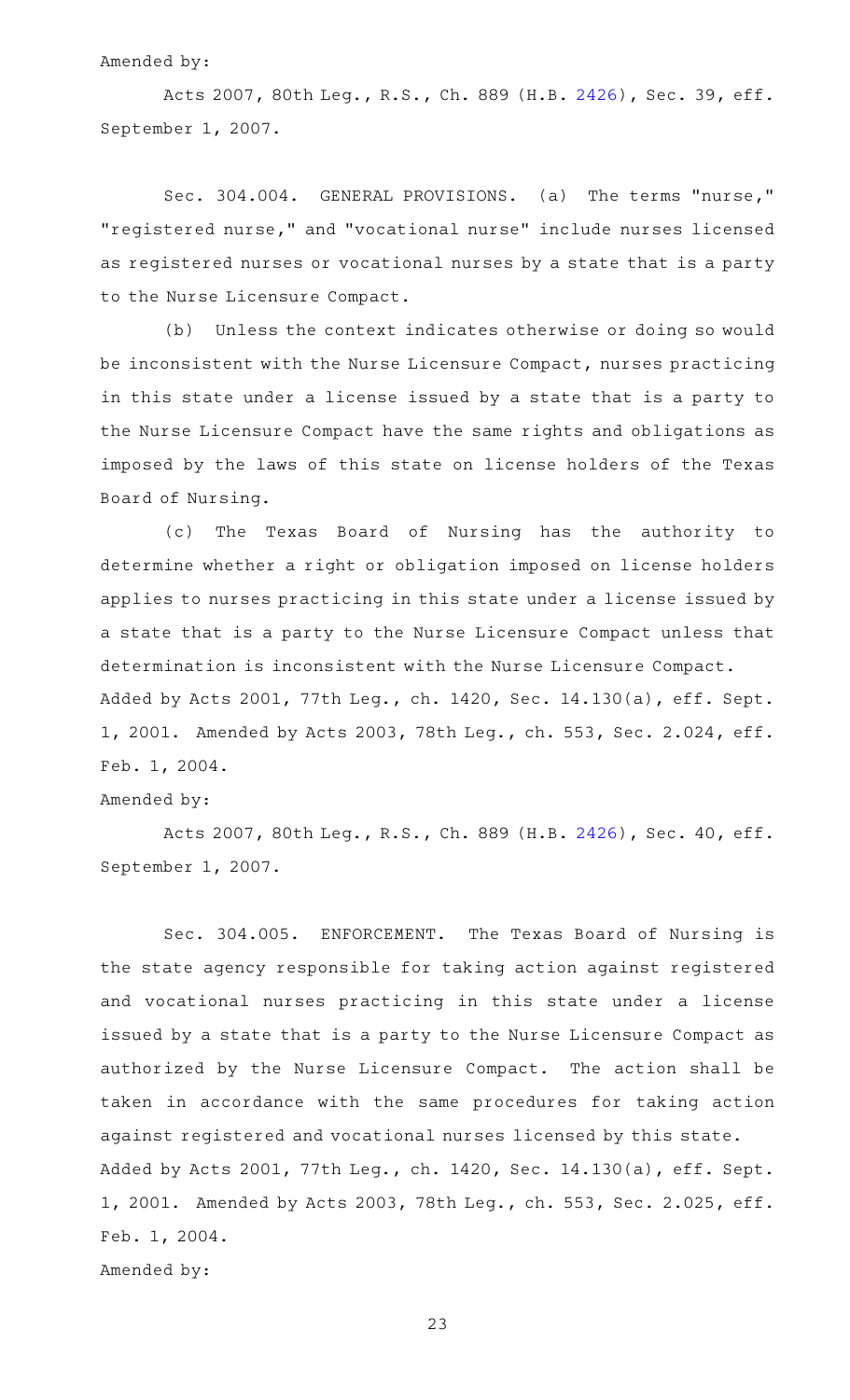Acts 2007, 80th Leg., R.S., Ch. 889 (H.B. [2426\)](http://www.legis.state.tx.us/tlodocs/80R/billtext/html/HB02426F.HTM), Sec. 41, eff. September 1, 2007.

Sec. 304.006. INFORMATION MAINTAINED UNDER COMPACT. (a) On request and payment of a reasonable fee, the Texas Board of Nursing shall provide a registered or vocational nurse licensed by this state with a copy of information regarding the nurse maintained by the coordinated licensure information system under Article VI of the Nurse Licensure Compact.

(b)AAA board is not obligated to provide information not available to the board or information that is not available to the nurse under the laws of the state contributing the information to the coordinated licensure information system.

Added by Acts 2001, 77th Leg., ch. 1420, Sec. 14.130(a), eff. Sept. 1, 2001. Amended by Acts 2003, 78th Leg., ch. 553, Sec. 2.026, eff. Feb. 1, 2004.

### Amended by:

Acts 2007, 80th Leg., R.S., Ch. 889 (H.B. [2426\)](http://www.legis.state.tx.us/tlodocs/80R/billtext/html/HB02426F.HTM), Sec. 42, eff. September 1, 2007.

Acts 2017, 85th Leg., R.S., Ch. 509 (H.B. [2950\)](http://www.legis.state.tx.us/tlodocs/85R/billtext/html/HB02950F.HTM), Sec. 18, eff. September 1, 2017.

Sec. 304.007. ACCESS TO PRACTICE-RELATED INFORMATION. Practice-related information provided by the Texas Board of Nursing to registered or vocational nurses licensed by this state shall be made available by the board on request and at a reasonable cost to nurses practicing in this state under a license issued by a state that is a party to the Nurse Licensure Compact.

Added by Acts 2001, 77th Leg., ch. 1420, Sec. 14.130(a), eff. Sept. 1, 2001. Amended by Acts 2003, 78th Leg., ch. 553, Sec. 2.027, eff. Feb. 1, 2004.

# Amended by:

Acts 2007, 80th Leg., R.S., Ch. 889 (H.B. [2426\)](http://www.legis.state.tx.us/tlodocs/80R/billtext/html/HB02426F.HTM), Sec. 43, eff. September 1, 2007.

Sec. 304.008. DISCLOSURE OF PERSONAL INFORMATION. (a) In reporting information to the coordinated licensure information